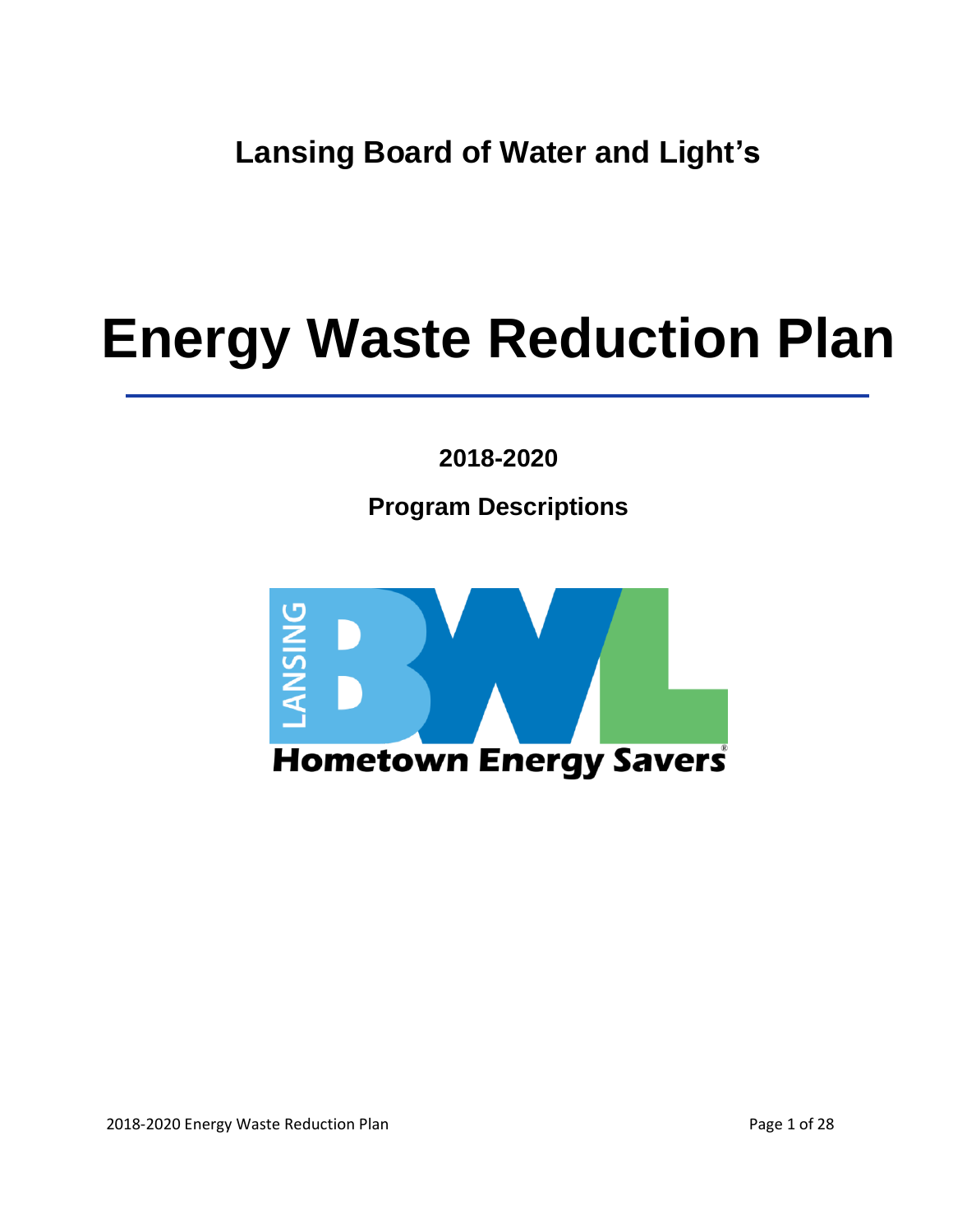## **LBWL Proposed Energy Waste Reduction Programs - Table 1**

| <b>Program Element</b>                   | <b>Residential Low Income Services</b>                                                                                                                                                                                                                                                                                                                                                                                                                                                                                                                                                                                                                  |
|------------------------------------------|---------------------------------------------------------------------------------------------------------------------------------------------------------------------------------------------------------------------------------------------------------------------------------------------------------------------------------------------------------------------------------------------------------------------------------------------------------------------------------------------------------------------------------------------------------------------------------------------------------------------------------------------------------|
| <b>Objective</b>                         | Provide recommendations, financial assistance and education to customers with limited<br>$\bullet$<br>income to assist them in reducing their electric energy use and managing their utility<br>costs.<br>Coordinate low-income services with local weatherization providers and other agencies<br>$\bullet$<br>in order to provide comprehensive assistance at lower administrative costs.                                                                                                                                                                                                                                                             |
| <b>Target Market</b>                     | Residential customers whose income is estimated to be below 200% of poverty level.<br>$\bullet$<br>Services will be targeted to diverse segments of the population including those living in<br>single family and multi-family buildings, homeowners and renters, and to the extent<br>possible - age and geographic diversity.<br>Residential electric customers that are in arrears or at risk of falling behind on bill<br>$\bullet$<br>payments will be the target market for the home energy assessments. These include<br>income-eligible customers who have or may receive shut off notices and those that are<br>on the Winter Protection Plan. |
| <b>Program Duration</b>                  | Services for customers with limited income will be an ongoing element of the program<br>portfolio.                                                                                                                                                                                                                                                                                                                                                                                                                                                                                                                                                      |
| <b>Program Description</b>               | The utility will help low income customers get access to existing programs that can assist<br>them and if appropriate, provide a home energy assessment that includes behavioral<br>education and the direct installation of efficiency measures to assist customers in reducing<br>their energy use. BWL will partner with other agencies and utilities to provide customers with<br>coordinated closely related programs when applicable.                                                                                                                                                                                                             |
| <b>Eligible Measures</b>                 | Cost effective electric measures that will be permissible for this program include replacement<br>of inefficient lighting/equipment with ENERGY STAR labeled products including LED's,<br>refrigerators, dehumidifiers, room air conditioners, and electric hot water reduction<br>measures. Other eligible measures include recycling of secondary refrigerators and room air<br>conditioners and the installation of other efficient appliances and HVAC measures as<br>applicable.                                                                                                                                                                   |
| <b>Implementation</b><br><b>Strategy</b> | This program will be coordinated with local agencies to subsidize the delivery of the program<br>when possible. The utility will work with an implementation contractor to conduct the home<br>energy assessments and install measures in homes and multifamily properties.                                                                                                                                                                                                                                                                                                                                                                             |
| <b>Marketing Strategy</b>                | Marketing will be closely coordinated with the local weatherization agencies and the BWL's<br>implementation contractor. Key elements of the marketing strategy include:<br>Targeted outreach through local agencies<br>٠<br>Presentations in the community<br>٠<br>LBWL website and newsletter<br>Press release<br>٠<br>Targeting of multi-family rental property owners<br>٠                                                                                                                                                                                                                                                                          |
| <b>EM&amp;V Requirements</b>             | Evaluation activities for the residential low-income program will focus on verification and<br>assessment of electric energy impacts for the installed measures.                                                                                                                                                                                                                                                                                                                                                                                                                                                                                        |

L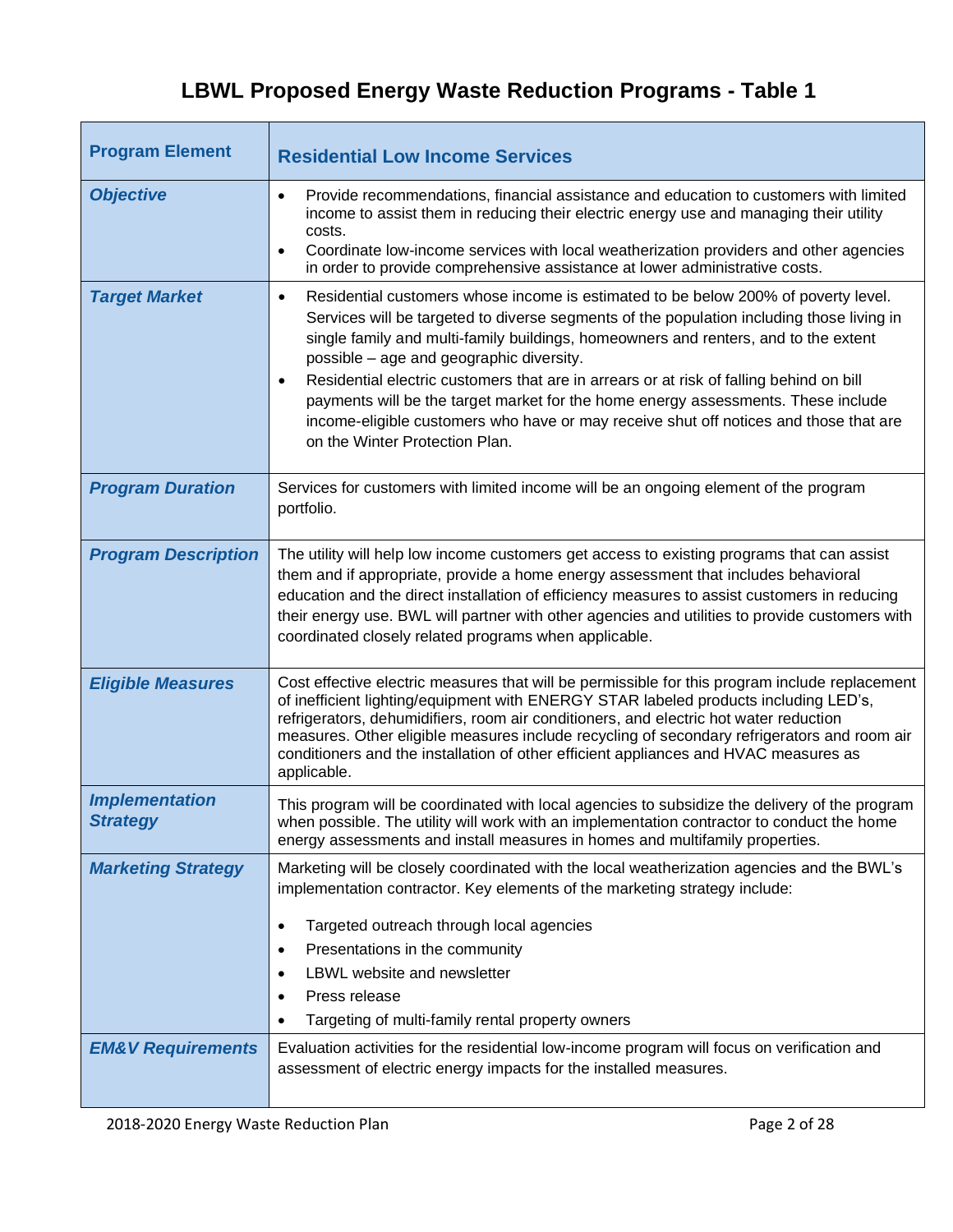| <b>Estimated</b><br><b>Participation</b> |           | <b>Participation (in Units of Installed Measures)</b> |           |
|------------------------------------------|-----------|-------------------------------------------------------|-----------|
|                                          | 2018      | 2019                                                  | 2020      |
|                                          | 14,449    | 13,477                                                | 12,908    |
| <b>Estimated Budget</b>                  |           | <b>Annual Budgets</b>                                 |           |
|                                          | 2018      | 2019                                                  | 2020      |
|                                          | \$239,247 | \$247,059                                             | \$267,149 |
| <b>Savings Targets</b>                   |           | <b>Energy Savings (Gross Annual kWh)</b>              |           |
|                                          | 2018      | 2019                                                  | 2020      |
|                                          | 592,565   | 552,697                                               | 529,340   |
|                                          |           |                                                       |           |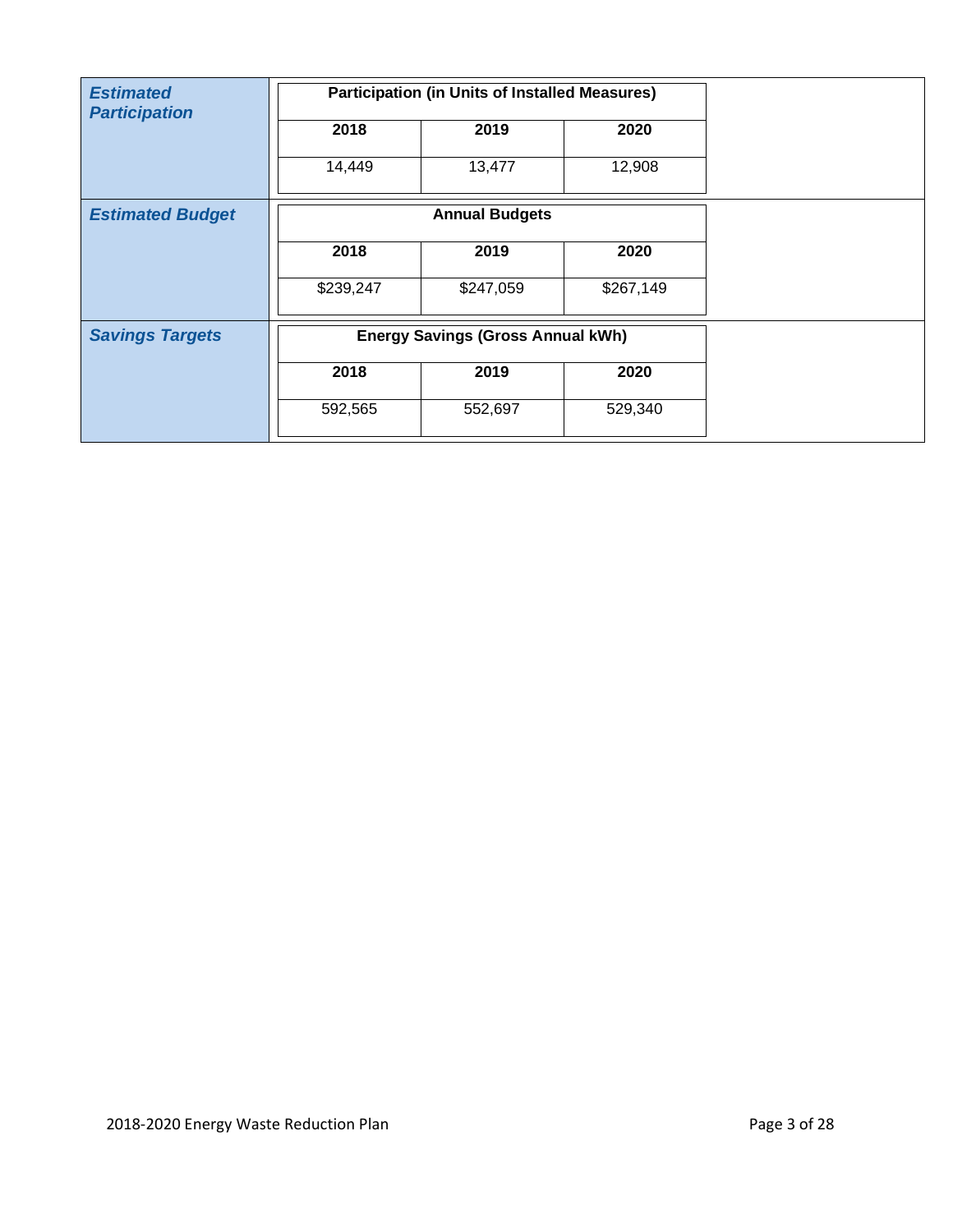| <b>Program Element</b>                   | <b>Residential High Efficiency Lighting</b>                                                                                                                                                                                                                                                                                                                                                                                                                                                                                                                                                                                                                                                                                                                                       |
|------------------------------------------|-----------------------------------------------------------------------------------------------------------------------------------------------------------------------------------------------------------------------------------------------------------------------------------------------------------------------------------------------------------------------------------------------------------------------------------------------------------------------------------------------------------------------------------------------------------------------------------------------------------------------------------------------------------------------------------------------------------------------------------------------------------------------------------|
| <b>Objective</b>                         | Produce long-term annual energy savings in the residential sector by promoting high-<br>efficiency lighting.                                                                                                                                                                                                                                                                                                                                                                                                                                                                                                                                                                                                                                                                      |
| <b>Target Market</b>                     | Residential customers seeking to purchase and install replacement lighting products.<br>Residential rental property owners and customers living in rental properties are also eligible.                                                                                                                                                                                                                                                                                                                                                                                                                                                                                                                                                                                           |
| <b>Program Duration</b>                  | Ongoing element of the program portfolio.                                                                                                                                                                                                                                                                                                                                                                                                                                                                                                                                                                                                                                                                                                                                         |
|                                          | While the program will continue, it is expected that the cost and market acceptance of LEDs<br>will reduce program participation as rebates are adjusted to reflect changing market<br>conditions.                                                                                                                                                                                                                                                                                                                                                                                                                                                                                                                                                                                |
| <b>Program Description</b>               | The Lighting program will leverage the nationally-recognized ENERGY STAR brand, when<br>applicable, to promote lighting products that can reduce electric energy use. Energy efficient<br>choices can save families about a third on their energy bill, without sacrificing features, style<br>or comfort. The ENERGY STAR brand helps consumers make the most energy efficient<br>choice.                                                                                                                                                                                                                                                                                                                                                                                        |
|                                          | The program will focus primarily on upstream retail sales and direct marketing of ENERGY<br>STAR lighting products.                                                                                                                                                                                                                                                                                                                                                                                                                                                                                                                                                                                                                                                               |
|                                          | The Lighting program will provide opportunities for customers to use efficient ENERGY<br>STAR lighting products by receiving the products directly and/or by providing upstream<br>market incentives and market support through retailers to build market share and usage of<br>ENERGY STAR lighting products. The program targets the purchase of lighting products<br>through in-store promotion as well as special sales events.                                                                                                                                                                                                                                                                                                                                               |
|                                          | The program will provide convenient recycling for CFL's at local retailers and customer<br>service outlets.                                                                                                                                                                                                                                                                                                                                                                                                                                                                                                                                                                                                                                                                       |
| <b>Eligible Measures</b>                 | Eligible measures include:                                                                                                                                                                                                                                                                                                                                                                                                                                                                                                                                                                                                                                                                                                                                                        |
|                                          | ENERGY STAR lighting products (LEDs and LED Fixtures, and Ceiling Fans).                                                                                                                                                                                                                                                                                                                                                                                                                                                                                                                                                                                                                                                                                                          |
| <b>Implementation</b><br><b>Strategy</b> | Lighting strategies. The Lighting program employs multiple delivery strategies,<br>$\bullet$<br>including upstream, midstream, and downstream offers. The upstream offers use<br>manufacturers to apply incentives that are passed on to customers; midstream offers<br>use distributors, retailers, or contractors; downstream offers provide incentives and/or<br>products directly to the end-use customer.<br><b>Bulb recycling:</b> The utility will deploy recycling bins for CFL bulb collection at area<br>$\bullet$<br>businesses. Participants will be given training on proper sealing, labeling, and<br>transportation for the bins.<br>Application processing: The utility's implementation contractor will coordinate<br>$\bullet$<br>processing of all incentives. |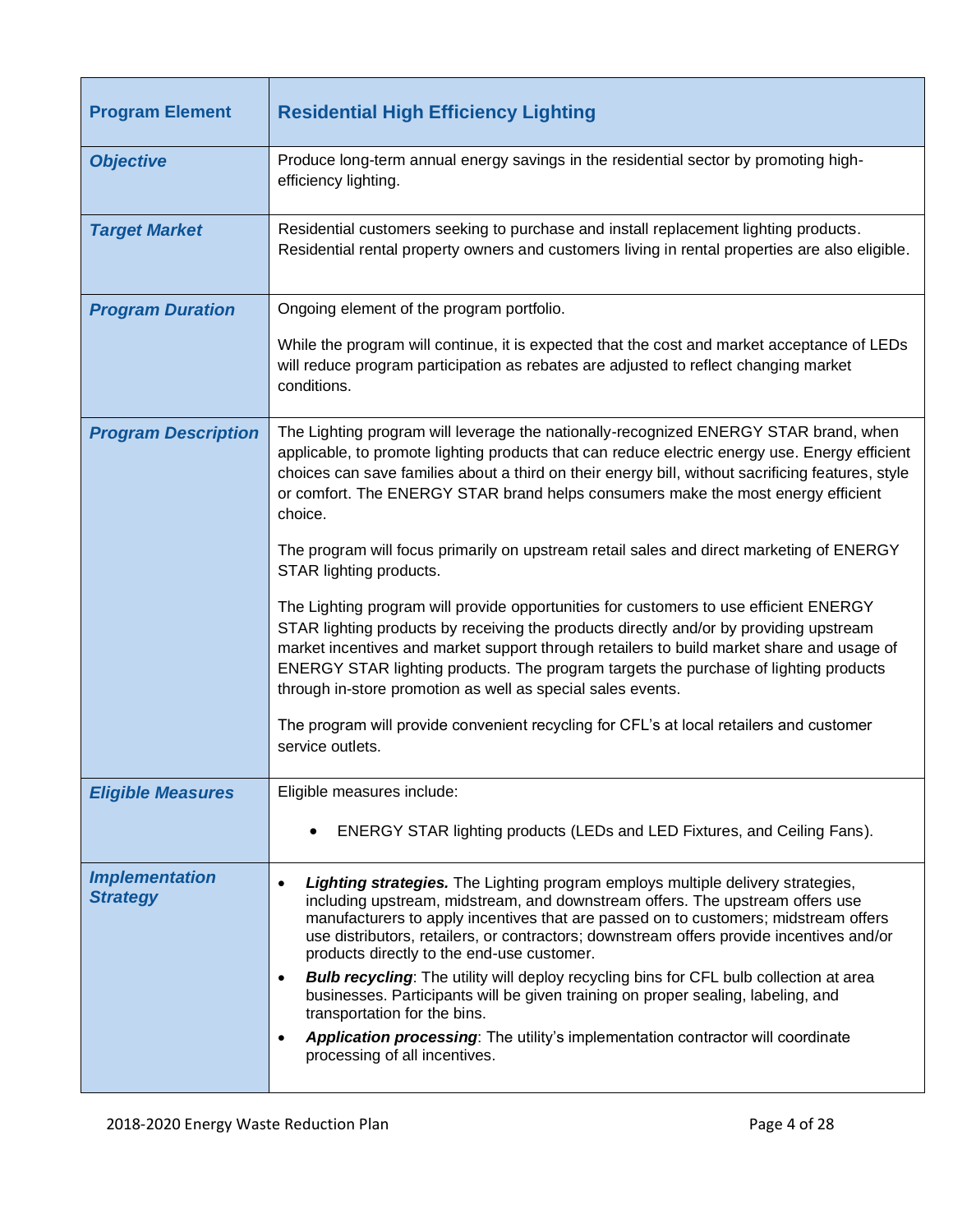| <b>Marketing Strategy</b>    | High efficient lighting products will be marketed through local retailers. All marketing<br>materials will carry a strong consumer education message emphasizing the cost savings<br>with the use of ENERGY STAR lighting products. Marketing materials will leverage the<br>ENERGY STAR brand, which enjoys a high level of consumer recognition and favorable<br>associations.<br>Key elements of the marketing strategy include:<br>Direct consumer marketing through the LBWL website and newsletter<br>$\bullet$<br>Point-of-purchase displays<br>$\bullet$                                               |                                                       |          |  |
|------------------------------|----------------------------------------------------------------------------------------------------------------------------------------------------------------------------------------------------------------------------------------------------------------------------------------------------------------------------------------------------------------------------------------------------------------------------------------------------------------------------------------------------------------------------------------------------------------------------------------------------------------|-------------------------------------------------------|----------|--|
| <b>EM&amp;V Requirements</b> | Savings values are based on documented values from the Michigan Energy Measures<br>Database. Evaluation activity will focus on verification of installation and estimates of<br>deemed savings.                                                                                                                                                                                                                                                                                                                                                                                                                |                                                       |          |  |
| <b>Estimated</b>             |                                                                                                                                                                                                                                                                                                                                                                                                                                                                                                                                                                                                                | <b>Participation (in Units of Installed Measures)</b> |          |  |
| <b>Participation</b>         | 2018                                                                                                                                                                                                                                                                                                                                                                                                                                                                                                                                                                                                           | 2019                                                  | 2020     |  |
|                              | 117,047                                                                                                                                                                                                                                                                                                                                                                                                                                                                                                                                                                                                        | 36,390                                                | 11,618   |  |
|                              | The annual number of rebates for efficient lighting will decline over the three-year EWR<br>Plan.<br>The US Energy Information Administration (EIA) projects that LEDs will approach price parity<br>with CFLs and incandescent bulbs by 2020. Between now and 2020, utility rebates will<br>continue to be an important driver for customers who are wary of spending more than they<br>have to on light bulbs, even if the bulbs last longer and reduce energy use. Rebates will<br>need to continue to support the next wave of growth over the next twelve to 36<br>months as LED costs come down further. |                                                       |          |  |
| <b>Estimated Budget</b>      |                                                                                                                                                                                                                                                                                                                                                                                                                                                                                                                                                                                                                | <b>Annual Budgets</b>                                 |          |  |
|                              | 2018                                                                                                                                                                                                                                                                                                                                                                                                                                                                                                                                                                                                           | 2019                                                  | 2020     |  |
|                              | \$440,870                                                                                                                                                                                                                                                                                                                                                                                                                                                                                                                                                                                                      | \$189,183                                             | \$76,242 |  |
| <b>Savings Targets</b>       |                                                                                                                                                                                                                                                                                                                                                                                                                                                                                                                                                                                                                | <b>Energy Savings (Gross Annual kWh)</b>              |          |  |
|                              | 2018                                                                                                                                                                                                                                                                                                                                                                                                                                                                                                                                                                                                           | 2019                                                  | 2020     |  |
|                              | 3,540,868                                                                                                                                                                                                                                                                                                                                                                                                                                                                                                                                                                                                      | 1,100,878                                             | 351,451  |  |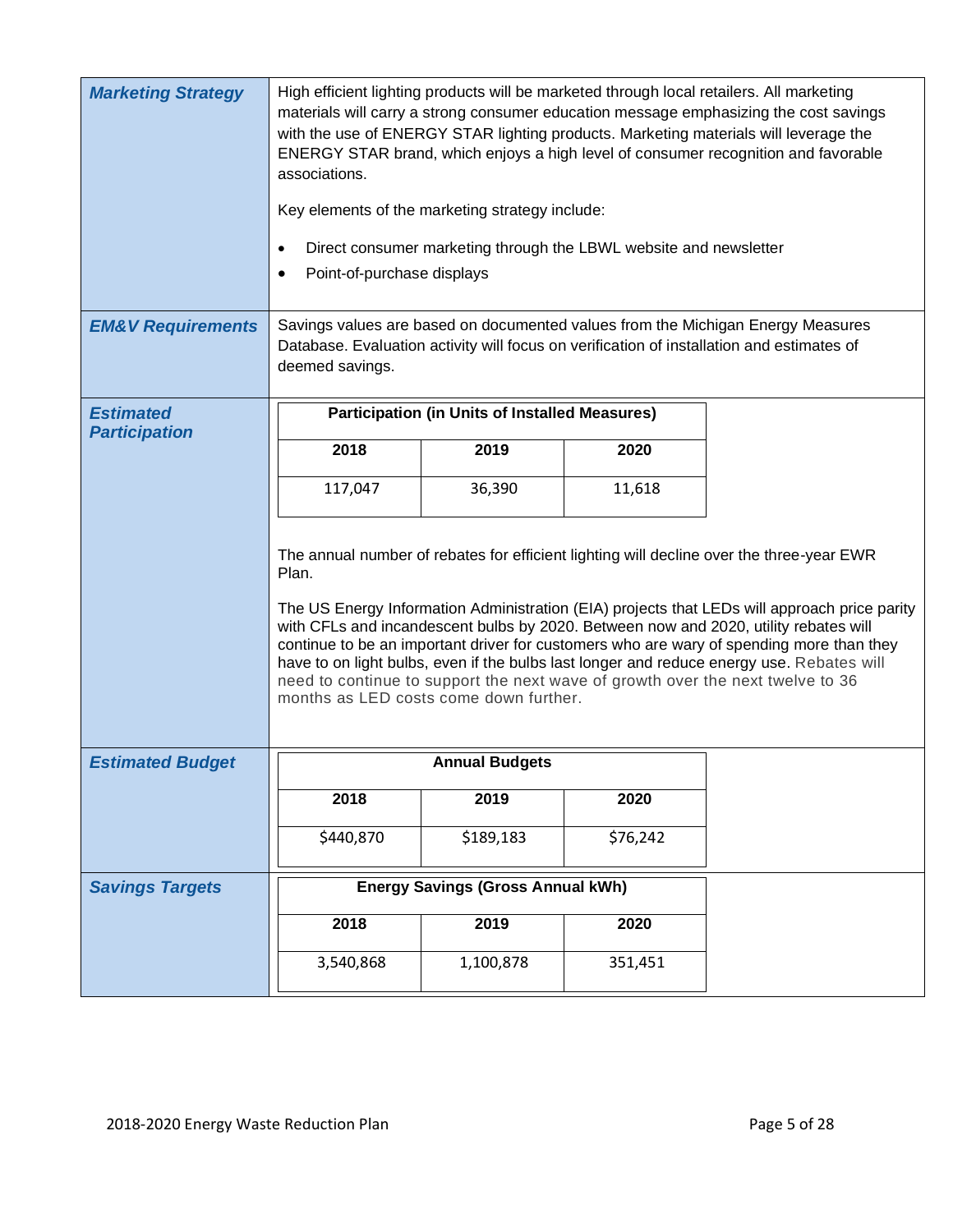| <b>Program Element</b>                   | <b>Residential High-Efficient Appliances</b>                                                                                                                                                                                                                                                                                                                                                                                                                                                                                                                                                                                                                                                                                                                                             |  |  |  |
|------------------------------------------|------------------------------------------------------------------------------------------------------------------------------------------------------------------------------------------------------------------------------------------------------------------------------------------------------------------------------------------------------------------------------------------------------------------------------------------------------------------------------------------------------------------------------------------------------------------------------------------------------------------------------------------------------------------------------------------------------------------------------------------------------------------------------------------|--|--|--|
| <b>Objective</b>                         | Produce long-term annual energy savings in the residential sector by promoting high-<br>efficient appliances.                                                                                                                                                                                                                                                                                                                                                                                                                                                                                                                                                                                                                                                                            |  |  |  |
| <b>Target Market</b>                     | Residential customers seeking to purchase and install new dehumidifiers, clothes washers<br>and dryers, dish washers, TVs, room air conditioners, refrigerators or freezers and advanced<br>smart power strips. Residential rental property owners and customers living in rental<br>properties are also eligible.                                                                                                                                                                                                                                                                                                                                                                                                                                                                       |  |  |  |
| <b>Program Duration</b>                  | Ongoing element of the program portfolio.                                                                                                                                                                                                                                                                                                                                                                                                                                                                                                                                                                                                                                                                                                                                                |  |  |  |
| <b>Program Description</b>               | The High-Efficient Appliances program will leverage the nationally recognized ENERGY<br>STAR brand, when applicable, to promote products that can reduce electric energy use.<br>Energy efficient choices can save families about a third on their energy bill, without<br>sacrificing features, style or comfort. The ENERGY STAR brand helps consumers make the<br>most energy efficient choice.<br>The program will focus on retail sales of clothes washers and dryers, dishwashers, TVs,<br>freezers and refrigerators, room air-conditioners, advanced power strips and dehumidifiers.<br>The High-Efficient Appliances program will provide incentives to customers to encourage<br>them to replace their older, inefficient refrigerators and freezers, TVs, clothes washers and |  |  |  |
|                                          | dryers, dishwashers, dehumidifiers and room air-conditioners with high-efficiency units.                                                                                                                                                                                                                                                                                                                                                                                                                                                                                                                                                                                                                                                                                                 |  |  |  |
|                                          | The program will educate customers on the energy use of electronic entertainment and<br>office equipment in the home and encourage customers to utilize an advanced power strip to<br>turn off equipment when not in use.                                                                                                                                                                                                                                                                                                                                                                                                                                                                                                                                                                |  |  |  |
| <b>Eligible Measures</b>                 | Eligible measures include:                                                                                                                                                                                                                                                                                                                                                                                                                                                                                                                                                                                                                                                                                                                                                               |  |  |  |
|                                          | <b>ENERGY STAR TVs</b>                                                                                                                                                                                                                                                                                                                                                                                                                                                                                                                                                                                                                                                                                                                                                                   |  |  |  |
|                                          | <b>ENERGY STAR Room Air Conditioners and Dehumidifiers</b>                                                                                                                                                                                                                                                                                                                                                                                                                                                                                                                                                                                                                                                                                                                               |  |  |  |
|                                          | <b>ENERGY STAR Refrigerators and Freezers</b><br>٠                                                                                                                                                                                                                                                                                                                                                                                                                                                                                                                                                                                                                                                                                                                                       |  |  |  |
|                                          | <b>ENERGY STAR Clothes Washers and Dryers (with moisture sensor)</b><br>٠                                                                                                                                                                                                                                                                                                                                                                                                                                                                                                                                                                                                                                                                                                                |  |  |  |
|                                          | <b>Advanced Power Strips</b>                                                                                                                                                                                                                                                                                                                                                                                                                                                                                                                                                                                                                                                                                                                                                             |  |  |  |
| <b>Implementation</b><br><b>Strategy</b> | <b>Retailer recruitment, education and outreach.</b> The utility's implementation contractor<br>$\bullet$<br>will utilize a field representative to facilitate the recruitment of local appliance retailers to<br>participate in the program.                                                                                                                                                                                                                                                                                                                                                                                                                                                                                                                                            |  |  |  |
|                                          | Planning coordination with local natural gas provider. The utility's implementation<br>$\bullet$<br>contractor will work closely with the natural gas utility to coordinate incentive levels,<br>eligibility requirements, marketing materials, and contractor outreach.                                                                                                                                                                                                                                                                                                                                                                                                                                                                                                                 |  |  |  |
|                                          | Application processing: The utility's implementation contractor will coordinate<br>$\bullet$<br>processing of all rebate applications.                                                                                                                                                                                                                                                                                                                                                                                                                                                                                                                                                                                                                                                   |  |  |  |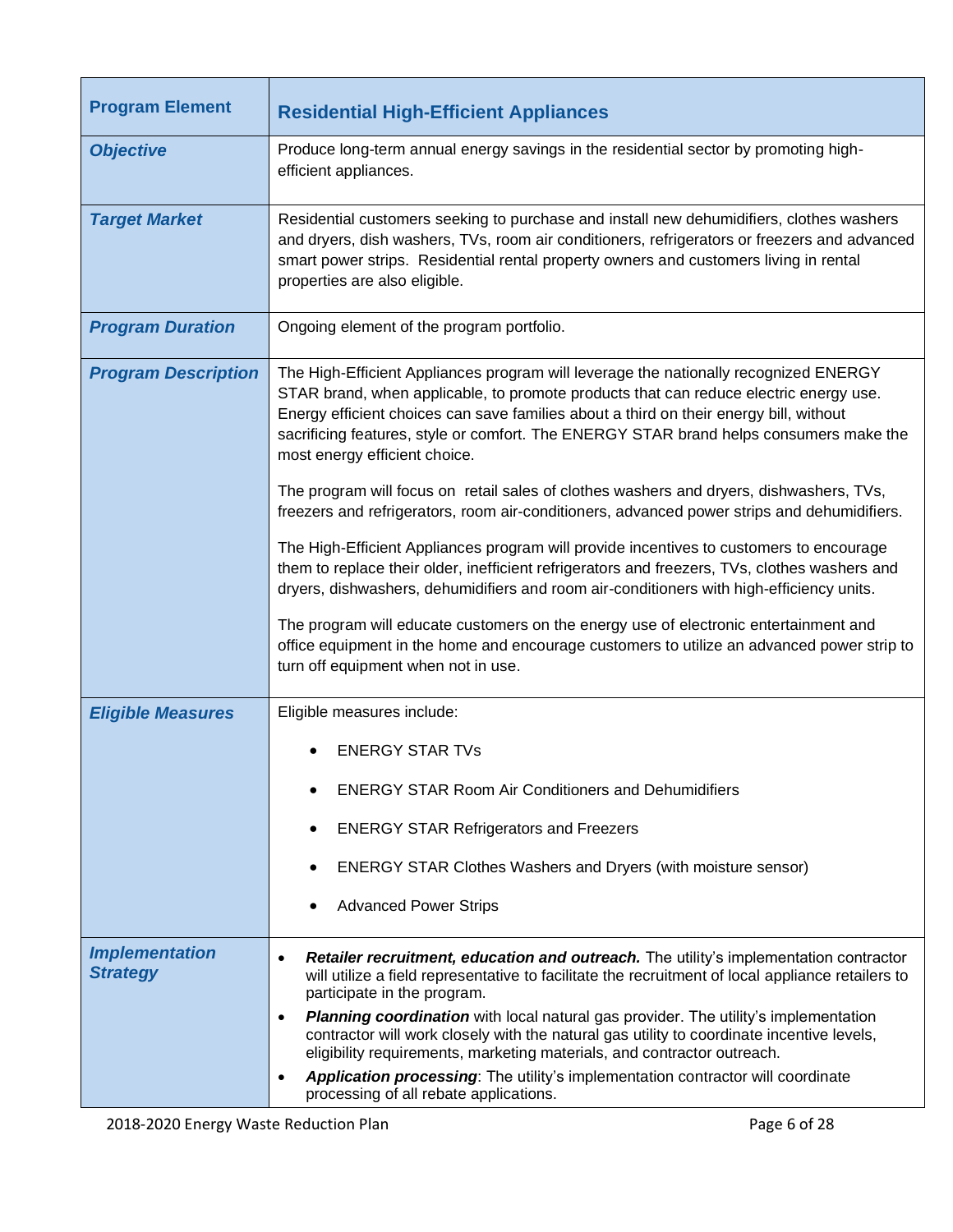| <b>Marketing Strategy</b>    | High-Efficient Appliances will be marketed through local retailers. All marketing materials will<br>carry a strong consumer education message emphasizing the cost of operating older,<br>inefficient appliances and the benefits of early replacement with ENERGY STAR qualified<br>models (lifetime dollar savings, energy savings, lower noise, etc.). Marketing materials will<br>leverage the ENERGY STAR brand, which enjoys a high level of consumer recognition and<br>favorable associations.<br>Key elements of the marketing strategy include:<br>Direct consumer marketing through the BWL website and newsletter<br>$\bullet$<br>Point-of-purchase displays<br>$\bullet$ |                                          |          |  |
|------------------------------|---------------------------------------------------------------------------------------------------------------------------------------------------------------------------------------------------------------------------------------------------------------------------------------------------------------------------------------------------------------------------------------------------------------------------------------------------------------------------------------------------------------------------------------------------------------------------------------------------------------------------------------------------------------------------------------|------------------------------------------|----------|--|
|                              |                                                                                                                                                                                                                                                                                                                                                                                                                                                                                                                                                                                                                                                                                       | Cooperative advertising with retailers   |          |  |
| <b>EM&amp;V Requirements</b> | Savings values are based on documented values from the Michigan Energy Measures<br>Database. Evaluation activity will focus on verification of installation and estimates of<br>deemed savings.                                                                                                                                                                                                                                                                                                                                                                                                                                                                                       |                                          |          |  |
| <b>Estimated</b>             | <b>Participation (in Units of Installed Measures)</b>                                                                                                                                                                                                                                                                                                                                                                                                                                                                                                                                                                                                                                 |                                          |          |  |
| <b>Participation</b>         | 2018                                                                                                                                                                                                                                                                                                                                                                                                                                                                                                                                                                                                                                                                                  | 2019                                     | 2020     |  |
|                              |                                                                                                                                                                                                                                                                                                                                                                                                                                                                                                                                                                                                                                                                                       |                                          |          |  |
|                              | 614                                                                                                                                                                                                                                                                                                                                                                                                                                                                                                                                                                                                                                                                                   | 636                                      | 677      |  |
|                              |                                                                                                                                                                                                                                                                                                                                                                                                                                                                                                                                                                                                                                                                                       |                                          |          |  |
| <b>Estimated Budget</b>      |                                                                                                                                                                                                                                                                                                                                                                                                                                                                                                                                                                                                                                                                                       | <b>Annual Budgets</b>                    |          |  |
|                              | 2018                                                                                                                                                                                                                                                                                                                                                                                                                                                                                                                                                                                                                                                                                  | 2019                                     | 2020     |  |
|                              | \$31,513                                                                                                                                                                                                                                                                                                                                                                                                                                                                                                                                                                                                                                                                              | \$33,264                                 | \$36,041 |  |
| <b>Savings Targets</b>       |                                                                                                                                                                                                                                                                                                                                                                                                                                                                                                                                                                                                                                                                                       | <b>Energy Savings (Gross Annual kWh)</b> |          |  |
|                              | 2018                                                                                                                                                                                                                                                                                                                                                                                                                                                                                                                                                                                                                                                                                  | 2019                                     | 2020     |  |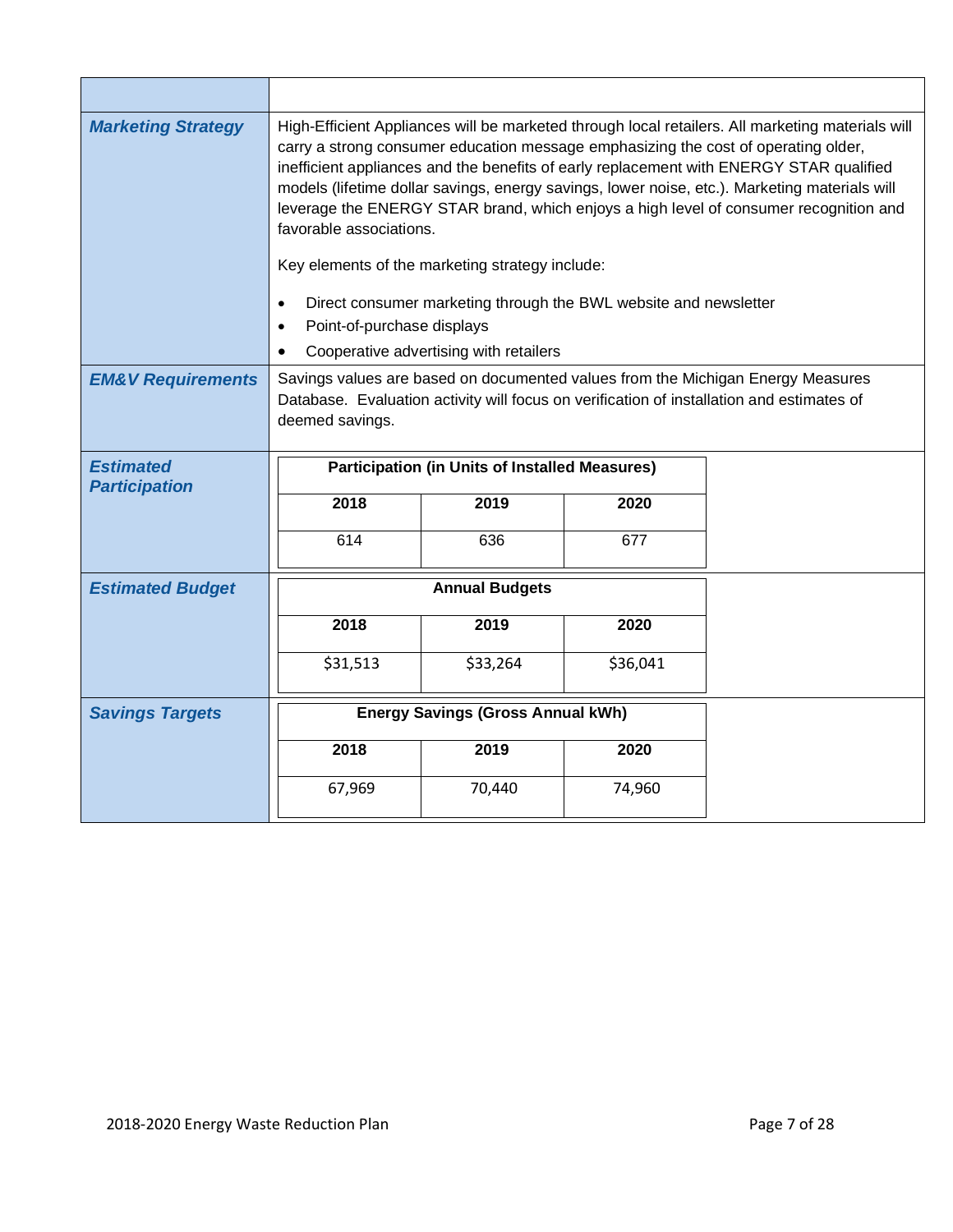| <b>Program Element</b>     | <b>Residential High-Efficiency HVAC</b>                                                                                                                                                                                                                                                                                                                                                                                                                                                                                                                                                          |
|----------------------------|--------------------------------------------------------------------------------------------------------------------------------------------------------------------------------------------------------------------------------------------------------------------------------------------------------------------------------------------------------------------------------------------------------------------------------------------------------------------------------------------------------------------------------------------------------------------------------------------------|
| <b>Objective</b>           | Produce long-term coincident peak demand reduction and annual energy savings in the<br>residential sector by promoting high-efficiency HVAC equipment.                                                                                                                                                                                                                                                                                                                                                                                                                                           |
| <b>Target Market</b>       | Residential customers seeking to purchase and install new central air conditioning units,<br>furnaces with ECM, heat pumps, electric water heaters and pool pumps. Residential rental<br>property owners and customers living in rental properties are also eligible.                                                                                                                                                                                                                                                                                                                            |
| <b>Program Duration</b>    | Ongoing element of the program portfolio.                                                                                                                                                                                                                                                                                                                                                                                                                                                                                                                                                        |
| <b>Program Description</b> | The High-Efficiency HVAC program will leverage the nationally-recognized ENERGY STAR<br>brand, when applicable, to promote products that can reduce electric energy use. Energy<br>efficient choices can save families about a third on their energy bill, without sacrificing<br>features, style or comfort. The ENERGY STAR brand helps consumers make the most<br>energy efficient choice.                                                                                                                                                                                                    |
|                            | The program will focus on contractor-installed heating, cooling, and water-heating equipment<br>and pool pump installers.                                                                                                                                                                                                                                                                                                                                                                                                                                                                        |
|                            | The High-Efficiency HVAC program will promote premium efficiency furnaces that have high-<br>efficiency motors (electrically commutated motors - ECMs). ECM motors save electric<br>energy during the heating and cooling seasons. Since the primary type of heating system in<br>the utility's service area is natural gas forced air, this program will closely coordinate with the<br>local natural gas provider so that incentives can be coordinated on furnaces that have the<br>high-efficiency motors. Incentives for the installation of setback thermostats will also be<br>available. |
|                            | Although federal efficiency standards for central air-conditioning have recently increased in<br>some states, there are still opportunities to promote units that exceed the current standards<br>and thus achieve additional energy savings. The program will provide incentives for high-<br>efficiency central air-conditioners with an SEER rating ≥ 15. Incentives for central air-<br>conditioning tune-ups will also be promoted.                                                                                                                                                         |
|                            | The program will offer incentives for ENERGY STAR heat pump water heaters and pool<br>pumps.                                                                                                                                                                                                                                                                                                                                                                                                                                                                                                     |
| <b>Eligible Measures</b>   | Eligible measures include:                                                                                                                                                                                                                                                                                                                                                                                                                                                                                                                                                                       |
|                            | Central Air Conditioners (SEER ≥ 15)                                                                                                                                                                                                                                                                                                                                                                                                                                                                                                                                                             |
|                            | Central Air Conditioner Tune-Ups                                                                                                                                                                                                                                                                                                                                                                                                                                                                                                                                                                 |
|                            | <b>ECM Motors on High Efficiency Furnaces</b>                                                                                                                                                                                                                                                                                                                                                                                                                                                                                                                                                    |
|                            | Air-Source, Dual-Fuel Heat Pumps (SEER > 15)                                                                                                                                                                                                                                                                                                                                                                                                                                                                                                                                                     |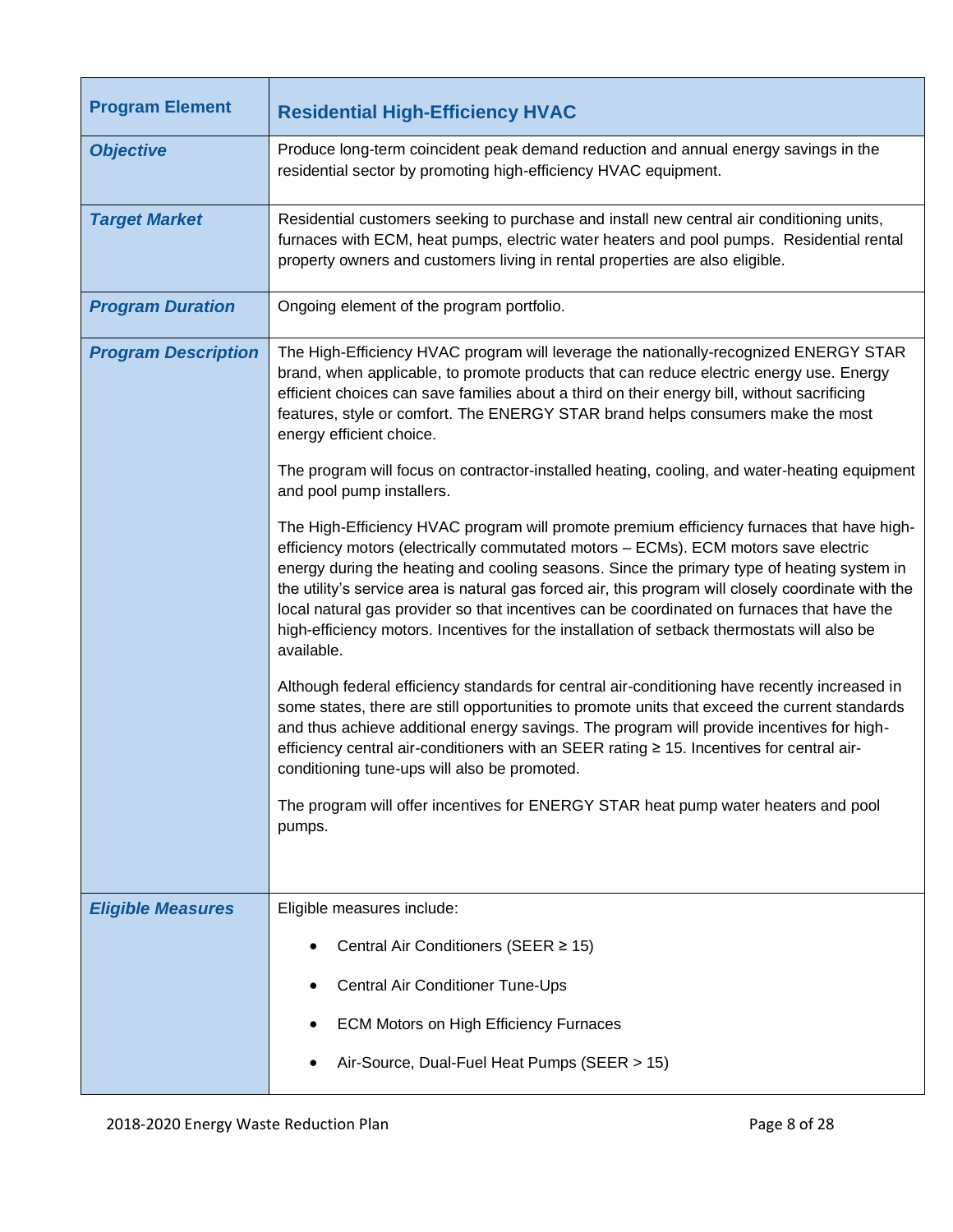|                                                           | Heat Pump Water Heaters (ENERGY STAR)                                                                                                                                                                                                                                                                                                                                                                                                                                                                                                                                                                                                                                                                                                                                                                                                                                                                                                                                                                                                                                                                          |                                                       |           |  |
|-----------------------------------------------------------|----------------------------------------------------------------------------------------------------------------------------------------------------------------------------------------------------------------------------------------------------------------------------------------------------------------------------------------------------------------------------------------------------------------------------------------------------------------------------------------------------------------------------------------------------------------------------------------------------------------------------------------------------------------------------------------------------------------------------------------------------------------------------------------------------------------------------------------------------------------------------------------------------------------------------------------------------------------------------------------------------------------------------------------------------------------------------------------------------------------|-------------------------------------------------------|-----------|--|
|                                                           | Setback and Wi-Fi Thermostats                                                                                                                                                                                                                                                                                                                                                                                                                                                                                                                                                                                                                                                                                                                                                                                                                                                                                                                                                                                                                                                                                  |                                                       |           |  |
|                                                           |                                                                                                                                                                                                                                                                                                                                                                                                                                                                                                                                                                                                                                                                                                                                                                                                                                                                                                                                                                                                                                                                                                                | <b>High-Efficiency Pool Pumps</b>                     |           |  |
| <b>Implementation</b><br><b>Strategy</b>                  | <b>Contractor recruitment, education and outreach.</b> The utility's implementation<br>contractor will utilize a field representative to facilitate the recruitment of local<br>HVAC/plumbing contractors to participate in the program.<br>Planning coordination with local natural gas provider. The utility's implementation<br>contractor will work closely with the natural gas utility to coordinate incentive levels,<br>eligibility requirements, marketing materials, and contractor outreach.<br>Application processing: The utility's implementation contractor will coordinate<br>$\bullet$<br>processing of all rebate applications.                                                                                                                                                                                                                                                                                                                                                                                                                                                              |                                                       |           |  |
| <b>Marketing Strategy</b><br><b>EM&amp;V Requirements</b> | The HVAC and water heater components of the program will be primarily marketed through<br>local contractors, the most direct influencers of customer purchase decisions. Contractors<br>will receive educational materials to share with their customers.<br>All marketing materials will carry a strong consumer education message emphasizing the<br>cost of operating older, inefficient appliances and the benefits of early replacement with<br>ENERGY STAR qualified models (lifetime dollar savings, energy savings, lower noise, etc.).<br>Marketing materials will leverage the ENERGY STAR brand, which enjoys a high level of<br>consumer recognition and favorable associations.<br>Key elements of the marketing strategy include:<br>Direct consumer marketing through the LBWL website and newsletter<br>Point-of-purchase displays<br>$\bullet$<br>Cooperative advertising with contractors<br>Savings values are based on documented values from the Michigan Energy Measures<br>Database. Evaluation activity will focus on verification of installation and estimates of<br>deemed savings. |                                                       |           |  |
| <b>Estimated</b>                                          |                                                                                                                                                                                                                                                                                                                                                                                                                                                                                                                                                                                                                                                                                                                                                                                                                                                                                                                                                                                                                                                                                                                | <b>Participation (in Units of Installed Measures)</b> |           |  |
| <b>Participation</b>                                      |                                                                                                                                                                                                                                                                                                                                                                                                                                                                                                                                                                                                                                                                                                                                                                                                                                                                                                                                                                                                                                                                                                                |                                                       |           |  |
|                                                           | 2018                                                                                                                                                                                                                                                                                                                                                                                                                                                                                                                                                                                                                                                                                                                                                                                                                                                                                                                                                                                                                                                                                                           | 2019                                                  | 2020      |  |
|                                                           | 1,092                                                                                                                                                                                                                                                                                                                                                                                                                                                                                                                                                                                                                                                                                                                                                                                                                                                                                                                                                                                                                                                                                                          | 1,131                                                 | 1,204     |  |
| <b>Estimated Budget</b>                                   |                                                                                                                                                                                                                                                                                                                                                                                                                                                                                                                                                                                                                                                                                                                                                                                                                                                                                                                                                                                                                                                                                                                | <b>Annual Budgets</b>                                 |           |  |
|                                                           | 2018                                                                                                                                                                                                                                                                                                                                                                                                                                                                                                                                                                                                                                                                                                                                                                                                                                                                                                                                                                                                                                                                                                           | 2019                                                  | 2020      |  |
|                                                           | \$223,746                                                                                                                                                                                                                                                                                                                                                                                                                                                                                                                                                                                                                                                                                                                                                                                                                                                                                                                                                                                                                                                                                                      | \$236,174                                             | \$255,895 |  |
| <b>Savings Targets</b>                                    |                                                                                                                                                                                                                                                                                                                                                                                                                                                                                                                                                                                                                                                                                                                                                                                                                                                                                                                                                                                                                                                                                                                | <b>Energy Savings (Gross Annual kWh)</b>              |           |  |
|                                                           |                                                                                                                                                                                                                                                                                                                                                                                                                                                                                                                                                                                                                                                                                                                                                                                                                                                                                                                                                                                                                                                                                                                |                                                       |           |  |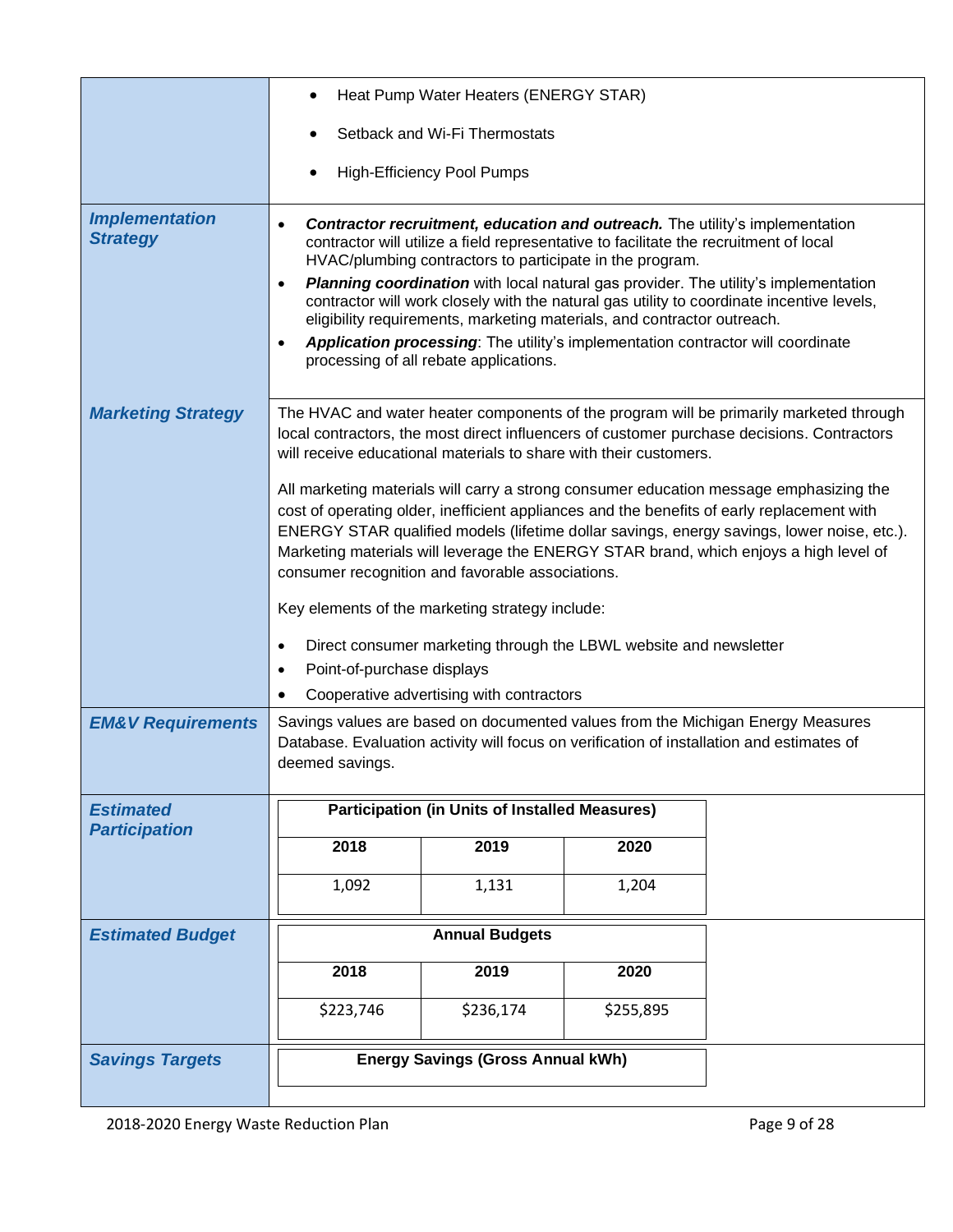| 2018    | 2019    | 2020    |
|---------|---------|---------|
| 448,259 | 464,555 | 494,359 |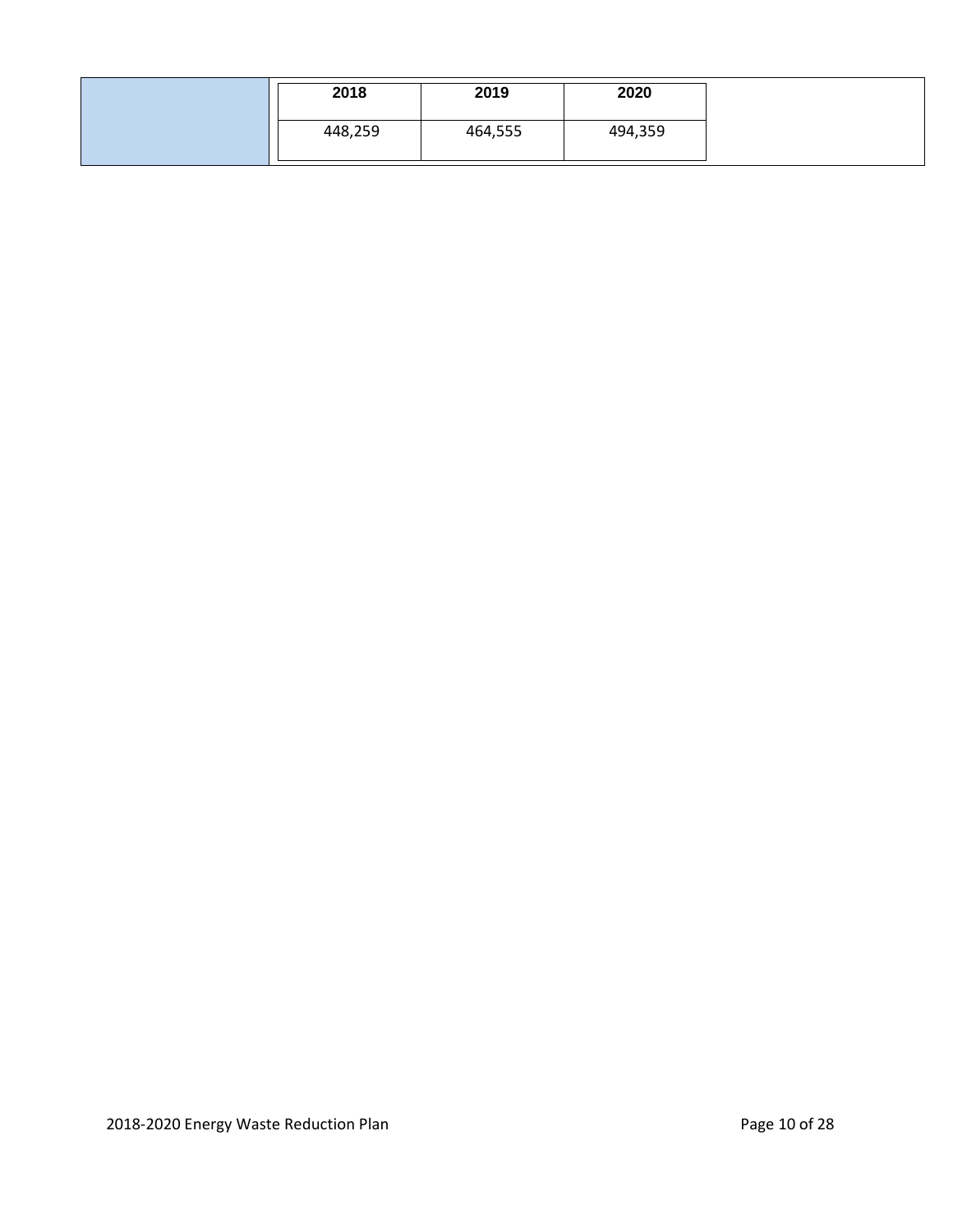| <b>Program Element</b>                   | <b>Appliance Turn-In and Recycling</b>                                                                                                                                                                                                                                                                                                                                                                                                                                                                                                                                                                  |
|------------------------------------------|---------------------------------------------------------------------------------------------------------------------------------------------------------------------------------------------------------------------------------------------------------------------------------------------------------------------------------------------------------------------------------------------------------------------------------------------------------------------------------------------------------------------------------------------------------------------------------------------------------|
| <b>Objective</b>                         | Produce long-term coincident peak demand reduction and annual energy savings in the<br>residential sector by removing operable, inefficient refrigerators, freezers, dehumidifiers,<br>and room air conditioners from the power grid and recycling them in an environmentally<br>safe manner.                                                                                                                                                                                                                                                                                                           |
| <b>Target Market</b>                     | Residential customers who are currently operating older, inefficient refrigerators,<br>freezers, dehumidifiers, and/or room air conditioners as secondary units.                                                                                                                                                                                                                                                                                                                                                                                                                                        |
| <b>Program Duration</b>                  | Ongoing element of the program portfolio.                                                                                                                                                                                                                                                                                                                                                                                                                                                                                                                                                               |
| <b>Program Description</b>               | The average household replaces a refrigerator every ten years. However, many of the<br>refrigerators being replaced are still functioning, so they often become backup<br>appliances - energy guzzlers in basements and garages - or sold in a used-market. The<br>Turn-In Program targets those "second" refrigerators and freezers, as well as<br>encouraging the early retirement of older inefficient dehumidifiers and room air<br>conditioners that are still operable. The program provides the dual benefit of cutting<br>energy consumption and keeping the appliances out of the used-market. |
| <b>Eligible Measures</b>                 | Eligible measures include refrigerators, freezers, dehumidifiers, and room air<br>conditioners. Units must be operable at the time of disposal.                                                                                                                                                                                                                                                                                                                                                                                                                                                         |
| <b>Implementation</b><br><b>Strategy</b> | Turn-key appliance pick-up/recycling: The utility will work with a qualified<br>$\bullet$<br>recycling service subcontractor to provide comprehensive, turn-key implementation<br>services from eligibility verification and scheduling of pick-ups to proper disposal and<br>recycling of turned-in appliances.<br><b>Drop-off events</b> for dehumidifiers and room air conditioners to be coordinated and<br>$\bullet$<br>managed by local recycling specialists.<br>Incentive coordination and processing: The utility will coordinate prompt<br>$\bullet$<br>processing of incentive payments.     |
| <b>Marketing Strategy</b>                | All marketing materials will carry a strong consumer education message emphasizing<br>the cost of operating older, inefficient appliances, the benefits of early replacement with<br>ENERGY STAR qualified models, and the importance of proper disposal and recycling<br>of older units. Key elements of the marketing strategy include:<br>Direct consumer marketing through LBWL website, newsletter and community<br>events<br>Press releases<br>$\bullet$<br>Point-of-purchase displays<br>٠<br>Cooperative advertising with retailers<br>Posters in area businesses                               |
| <b>EM&amp;V Requirements</b>             | Deemed savings values are based on documented values from the Michigan Energy<br>Measures Database (MEMD). Evaluation activity will focus on verification of recycled<br>units and estimates of deemed savings.                                                                                                                                                                                                                                                                                                                                                                                         |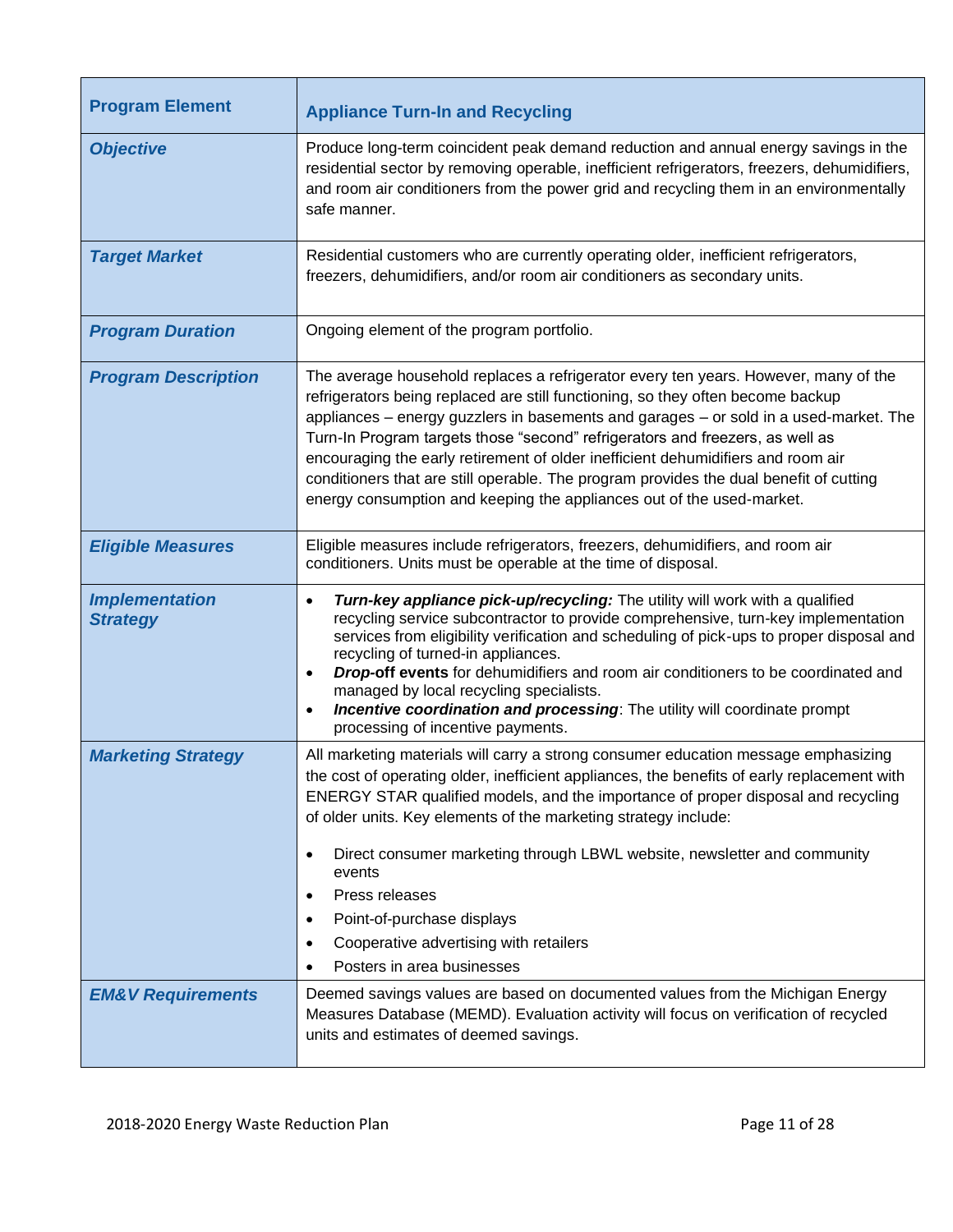| <b>Estimated Participation</b> | <b>Participation (in Units of Installed Measures)</b> |                                          |           |  |
|--------------------------------|-------------------------------------------------------|------------------------------------------|-----------|--|
|                                | 2018                                                  | 2019                                     | 2020      |  |
|                                | 1,026                                                 | 1,063                                    | 1,131     |  |
| <b>Estimated Budget</b>        |                                                       | <b>Annual Budgets</b>                    |           |  |
|                                | 2018                                                  | 2019                                     | 2020      |  |
|                                | \$129,381                                             | \$136,567                                | \$147,971 |  |
| <b>Savings Targets</b>         |                                                       | <b>Energy Savings (Gross Annual kWh)</b> |           |  |
|                                | 2018                                                  | 2019                                     | 2020      |  |
|                                | 696,278                                               | 721,590                                  | 767,884   |  |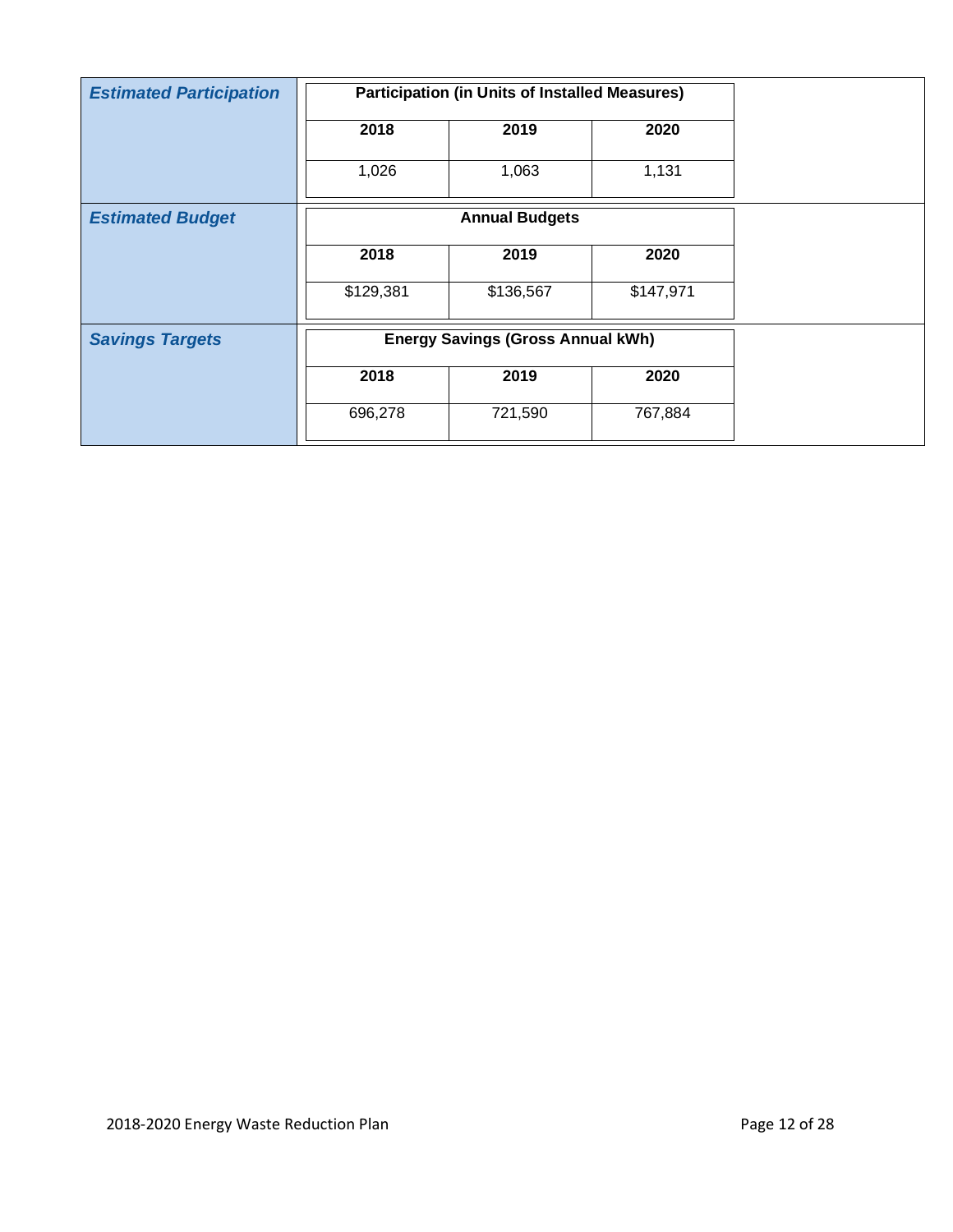| <b>Program Element</b>                   | <b>Residential Multi-Family In-Unit Efficiency</b>                                                                                                                                                                                                                                                                                                                                                                                                                                                                                                                                                                                                                                                                                                                                                                                                                                                                                                                                                                                                                                                                                                                                                                                                              |
|------------------------------------------|-----------------------------------------------------------------------------------------------------------------------------------------------------------------------------------------------------------------------------------------------------------------------------------------------------------------------------------------------------------------------------------------------------------------------------------------------------------------------------------------------------------------------------------------------------------------------------------------------------------------------------------------------------------------------------------------------------------------------------------------------------------------------------------------------------------------------------------------------------------------------------------------------------------------------------------------------------------------------------------------------------------------------------------------------------------------------------------------------------------------------------------------------------------------------------------------------------------------------------------------------------------------|
| <b>Objective</b>                         | Produce immediate annual energy savings in multi-family buildings through direct<br>installation of high-efficiency LED lighting products.                                                                                                                                                                                                                                                                                                                                                                                                                                                                                                                                                                                                                                                                                                                                                                                                                                                                                                                                                                                                                                                                                                                      |
|                                          | Work with multifamily property owners/developers to encourage in-unit electric efficiency<br>improvements when undertaking remodeling or new construction projects.                                                                                                                                                                                                                                                                                                                                                                                                                                                                                                                                                                                                                                                                                                                                                                                                                                                                                                                                                                                                                                                                                             |
| <b>Target Market</b>                     | Property owners of new and existing multi-family buildings (both apartments and<br>condominiums).                                                                                                                                                                                                                                                                                                                                                                                                                                                                                                                                                                                                                                                                                                                                                                                                                                                                                                                                                                                                                                                                                                                                                               |
| <b>Program Duration</b>                  | Ongoing element of the program portfolio.                                                                                                                                                                                                                                                                                                                                                                                                                                                                                                                                                                                                                                                                                                                                                                                                                                                                                                                                                                                                                                                                                                                                                                                                                       |
| <b>Program Description</b>               | The Multi-Family In-Unit Efficiency Program provides a turn-key service for helping<br>customers reduce their electric energy use in multi-family buildings. The utility's<br>implementation contractor will send out a crew of installers to retrofit targeted buildings. The<br>crew will install high-efficiency lighting products. Educational information about the energy<br>savings associated with these devices is left behind in all units. The service is provided to<br>property owners and occupants at no cost.<br>The program also assists multi-family building developers and property managers in<br>determining appropriate and cost-effective energy-efficiency products for new or remodeled<br>buildings. Developers and property owners receive cash-back rebates through coordinating<br>EWR programs for installing efficiency measures that save electricity in new or remodeled<br>multifamily buildings. Property owners and tenants benefit from long-term reduced electricity<br>use and additional water savings.                                                                                                                                                                                                                |
| <b>Eligible Measures</b>                 | Eligible measures for the direct install component include high-efficiency LED lighting<br>products.<br>Eligible measures for the new construction/remodeling component include replacing<br>incandescent light bulbs with energy-efficient LED lighting and coordinating with other<br>programs for the installation of efficient heating and cooling equipment, choosing new<br>ENERGY STAR® appliances and recycling old appliances.                                                                                                                                                                                                                                                                                                                                                                                                                                                                                                                                                                                                                                                                                                                                                                                                                         |
| <b>Implementation</b><br><b>Strategy</b> | Targeted outreach to property owners. The utility's implementation contractor will<br>$\bullet$<br>work with the utility's account representatives and an assigned Energy Advisor to build a<br>close working relationship with Lansing's Property Owners' Association and its<br>members. The Energy Advisor will promote the program to interested property owners.<br>In-unit direct installs. The utility's implementation contractor will schedule installation<br>$\bullet$<br>appointments with interested property owners. The contractor will oversee the in-unit<br>installation of high-efficiency products. The installation crew will leave behind<br>educational materials in each unit, to describe for the resident the work that has been<br>done and to promote the energy-saving benefits. All in-unit direct install measures will<br>be free to the customer.<br><b>Comprehensive remodeling and new construction.</b> The utility's implementation<br>٠<br>contractor will provide direct outreach and consultation to multi-family property owners<br>and developers who are considering new construction or major remodeling projects.<br>Information about potential in-unit electric savings and product/service availability will be |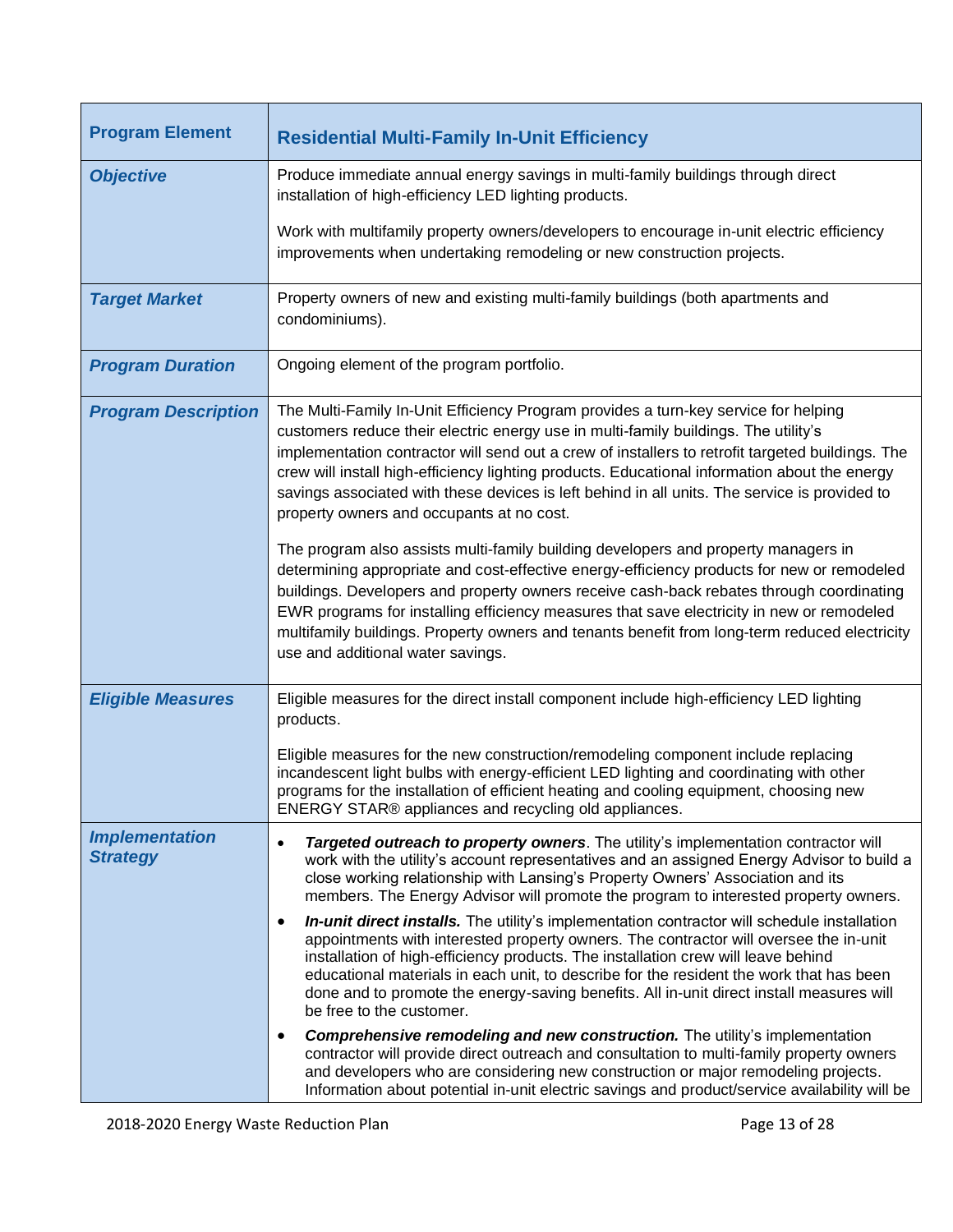|                                          |                                                                                                                                                                                                                                                         | discussed. Flexible incentive packages can be negotiated. |          |  |
|------------------------------------------|---------------------------------------------------------------------------------------------------------------------------------------------------------------------------------------------------------------------------------------------------------|-----------------------------------------------------------|----------|--|
| <b>Marketing Strategy</b>                | A targeted marketing strategy will be employed for the multi-family program. Eligible<br>property owners will be identified from the utility's information system. The program will also<br>be marketed through the local property owners' association. |                                                           |          |  |
| <b>EM&amp;V Requirements</b>             | Savings values are based on documented values from the Michigan Energy Measures<br>Database. Evaluation activity will focus on verification of installation and estimates of<br>deemed savings.                                                         |                                                           |          |  |
| <b>Estimated</b><br><b>Participation</b> | <b>Participation (in Units of Installed Measures)</b>                                                                                                                                                                                                   |                                                           |          |  |
|                                          | 2018                                                                                                                                                                                                                                                    | 2019                                                      | 2020     |  |
|                                          | 2,348                                                                                                                                                                                                                                                   | 2,190                                                     | 2,330    |  |
| <b>Estimated Budget</b>                  | <b>Annual Budgets</b>                                                                                                                                                                                                                                   |                                                           |          |  |
|                                          | 2018                                                                                                                                                                                                                                                    | 2019                                                      | 2020     |  |
|                                          | \$14,602                                                                                                                                                                                                                                                | \$13,871                                                  | \$15,030 |  |
| <b>Savings Targets</b>                   | <b>Energy Savings (Gross Annual kWh)</b>                                                                                                                                                                                                                |                                                           |          |  |
|                                          | 2018                                                                                                                                                                                                                                                    | 2019                                                      | 2020     |  |
|                                          | 65,685                                                                                                                                                                                                                                                  | 61,266                                                    | 65,197   |  |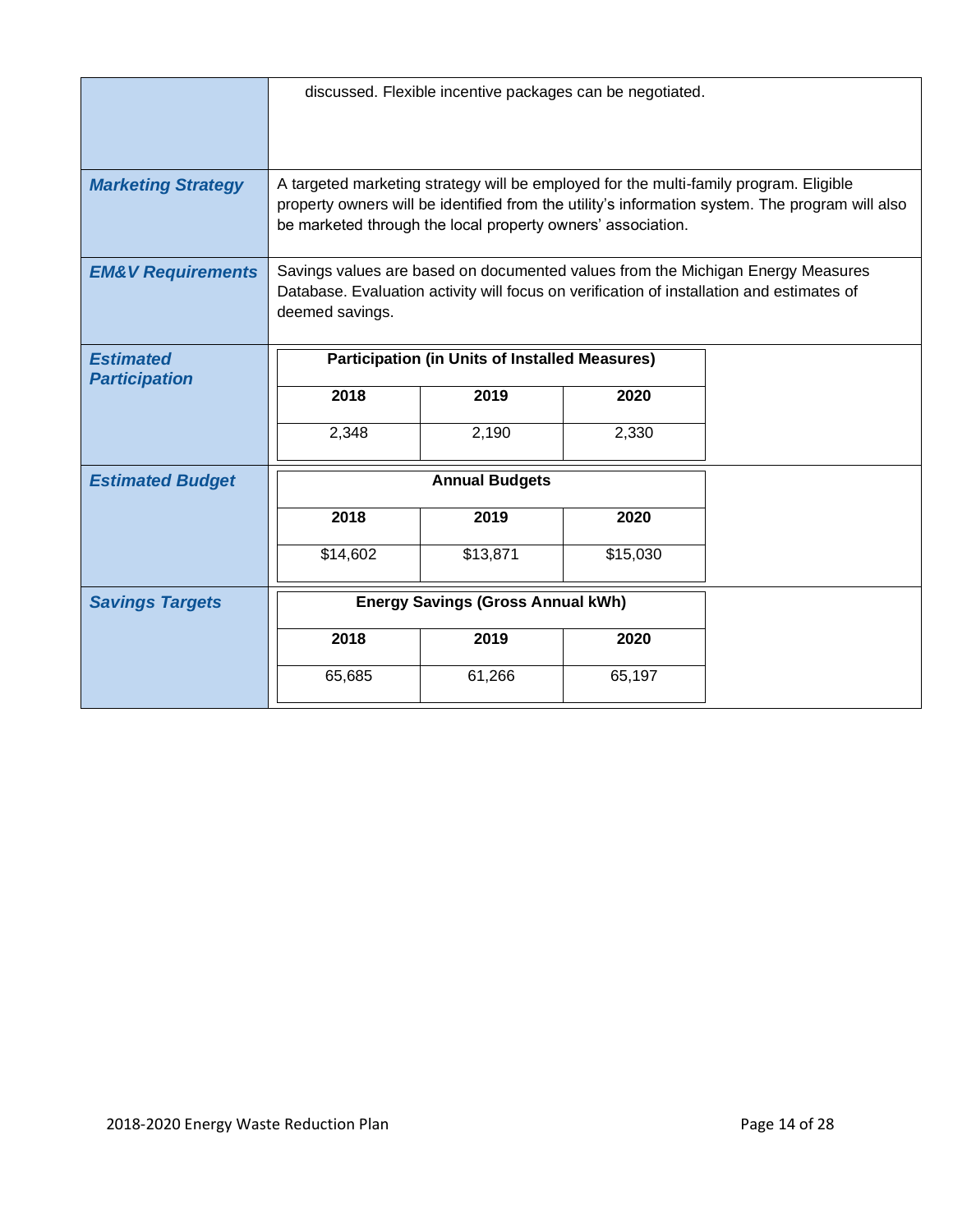| <b>Program Element</b>                   | <b>Commercial &amp; Industrial - Prescriptive</b>                                                                                                                                                                                                                                                                                                                                                                                                                                                                                                                                                                                                                                                                                                                                                                                                                                                                                                                                                                                                                                                                                                                                                                                                                                                                                                                                                                                                                                                                                                                          |
|------------------------------------------|----------------------------------------------------------------------------------------------------------------------------------------------------------------------------------------------------------------------------------------------------------------------------------------------------------------------------------------------------------------------------------------------------------------------------------------------------------------------------------------------------------------------------------------------------------------------------------------------------------------------------------------------------------------------------------------------------------------------------------------------------------------------------------------------------------------------------------------------------------------------------------------------------------------------------------------------------------------------------------------------------------------------------------------------------------------------------------------------------------------------------------------------------------------------------------------------------------------------------------------------------------------------------------------------------------------------------------------------------------------------------------------------------------------------------------------------------------------------------------------------------------------------------------------------------------------------------|
| <b>Objective</b>                         | There are two primary objectives for the Commercial & Industrial Prescriptive Program:<br>Increase the market share of a targeted group of commercial high-efficiency electric<br>1)<br>technologies sold through market channels.<br>Increase the installation rate of a targeted group of high-efficiency electric<br>2)<br>technologies in commercial facilities by businesses that would not have done so in<br>the absence of the program.                                                                                                                                                                                                                                                                                                                                                                                                                                                                                                                                                                                                                                                                                                                                                                                                                                                                                                                                                                                                                                                                                                                            |
| <b>Target Market</b>                     | All business customers except for Self-Directed Customers are eligible to participate in the<br>Prescriptive program when they purchase qualifying equipment. The program will utilize a<br>targeted outreach strategy to influence specific markets.<br>Market Providers (wholesalers, distributors, engineering and architectural firms,<br>1)<br>developers, and builders) that will promote the qualifying technologies<br>High-impact/high-need customer sectors (such as schools, municipal buildings,<br>2)<br>hospitals, food service, and hospitality)                                                                                                                                                                                                                                                                                                                                                                                                                                                                                                                                                                                                                                                                                                                                                                                                                                                                                                                                                                                                            |
| <b>Program Duration</b>                  | Ongoing element of the program portfolio.                                                                                                                                                                                                                                                                                                                                                                                                                                                                                                                                                                                                                                                                                                                                                                                                                                                                                                                                                                                                                                                                                                                                                                                                                                                                                                                                                                                                                                                                                                                                  |
| <b>Program Description</b>               | The utility is interested in providing a seamless set of energy efficiency services to its<br>business customers. The Prescriptive program will provide incentives for the purchase and<br>installation of specific high efficiency technologies.<br>The program will affect the purchase and installation of high-efficiency technologies through<br>a combination of market push and pull strategies that stimulate market demand while<br>simultaneously increasing market provider investment in stocking and promoting them.<br>The program will increase demand of efficient technologies by educating business<br>customers about the energy and money saving benefits associated with efficient products<br>and equipping market providers to communicate those benefits directly to their customers.<br>To address the first-cost barrier for customers, the program will utilize financial incentives<br>(i.e. cash-back mail-in rebates) averaging 20% to 40% of the incremental cost of purchasing<br>qualifying technologies.<br>The program will stimulate market provider investment in stocking and promoting efficient<br>products through a targeted outreach effort. The implementation contractor will employ field<br>sales representatives to proactively train and equip market providers to convey the energy<br>and money saving benefits to consumers. Further, the existence of cash-back incentives will<br>elevate efficiency to a competitive issue that will naturally motivate market providers to stock<br>and promote targeted products. |
| <b>Eligible Measures</b>                 | Eligible measures are listed in Table 2.                                                                                                                                                                                                                                                                                                                                                                                                                                                                                                                                                                                                                                                                                                                                                                                                                                                                                                                                                                                                                                                                                                                                                                                                                                                                                                                                                                                                                                                                                                                                   |
| <b>Implementation</b><br><b>Strategy</b> | <b>Outreach to market providers.</b> The implementation contractor will inform and recruit<br>$\bullet$<br>participating market providers. Outreach will include orientation meetings and<br>conducting in-person visits aimed at training and equipping market providers to<br>communicate program information to customers. The Contractor will ensure that<br>providers have an updated stock of program materials. Key market providers that will be<br>targeted include:                                                                                                                                                                                                                                                                                                                                                                                                                                                                                                                                                                                                                                                                                                                                                                                                                                                                                                                                                                                                                                                                                              |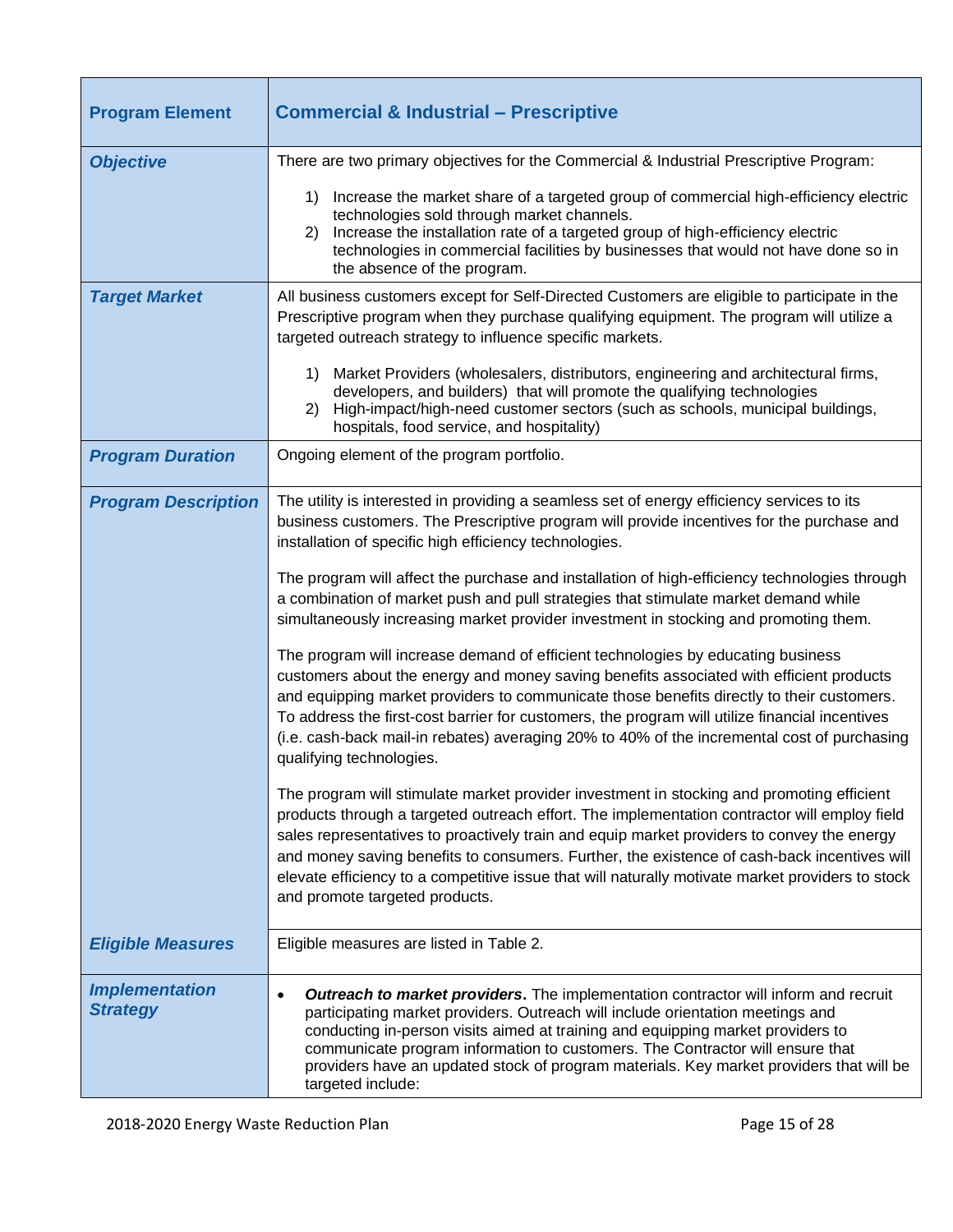|                              | Lighting distributors, wholesalers,<br>٠                                                                                                                                                                                                                                                                                                                                                                                                                                                                                                                                                                                                                                                                                                                                                                                                                                                                                                                                                                                                                                                                                                                                                                                                                                                                                                                                                                               |
|------------------------------|------------------------------------------------------------------------------------------------------------------------------------------------------------------------------------------------------------------------------------------------------------------------------------------------------------------------------------------------------------------------------------------------------------------------------------------------------------------------------------------------------------------------------------------------------------------------------------------------------------------------------------------------------------------------------------------------------------------------------------------------------------------------------------------------------------------------------------------------------------------------------------------------------------------------------------------------------------------------------------------------------------------------------------------------------------------------------------------------------------------------------------------------------------------------------------------------------------------------------------------------------------------------------------------------------------------------------------------------------------------------------------------------------------------------|
|                              | HVAC distributors and retail contractors<br>$\bullet$                                                                                                                                                                                                                                                                                                                                                                                                                                                                                                                                                                                                                                                                                                                                                                                                                                                                                                                                                                                                                                                                                                                                                                                                                                                                                                                                                                  |
|                              | Motors/compressed air vendors<br>٠                                                                                                                                                                                                                                                                                                                                                                                                                                                                                                                                                                                                                                                                                                                                                                                                                                                                                                                                                                                                                                                                                                                                                                                                                                                                                                                                                                                     |
|                              | Food service equipment distributors and retailers<br>٠                                                                                                                                                                                                                                                                                                                                                                                                                                                                                                                                                                                                                                                                                                                                                                                                                                                                                                                                                                                                                                                                                                                                                                                                                                                                                                                                                                 |
|                              | Engineering and Architectural firms<br>٠                                                                                                                                                                                                                                                                                                                                                                                                                                                                                                                                                                                                                                                                                                                                                                                                                                                                                                                                                                                                                                                                                                                                                                                                                                                                                                                                                                               |
|                              | Developers and Builders in the commercial market                                                                                                                                                                                                                                                                                                                                                                                                                                                                                                                                                                                                                                                                                                                                                                                                                                                                                                                                                                                                                                                                                                                                                                                                                                                                                                                                                                       |
|                              | <b>Outreach to targeted customers.</b> The implementation contractor will personally<br>$\bullet$<br>contact energy managers and decision makers within the targeted customer sectors.<br>The Contractor will assist business customers in determining the energy and cost<br>savings benefits from using the prescriptive incentives for new high efficiency equipment<br>in their operations. The utility's business account representatives will assist with<br>outreach within the course of their regular contacts with business customers.<br><b>Energy Assessments</b> . The implementation contractor will provide energy assessments<br>$\bullet$                                                                                                                                                                                                                                                                                                                                                                                                                                                                                                                                                                                                                                                                                                                                                             |
|                              | to eligible customers. Energy assessments will include a walk through analysis by the<br>implementation contractor's Energy Advisor and a report detailing recommended next<br>steps and estimated energy savings. The assessments will drive customers to<br>participate in the mail-in incentive programs.                                                                                                                                                                                                                                                                                                                                                                                                                                                                                                                                                                                                                                                                                                                                                                                                                                                                                                                                                                                                                                                                                                           |
| <b>Marketing Strategy</b>    | The Commercial & Industrial Prescriptive Program will employ the following marketing<br>strategies:                                                                                                                                                                                                                                                                                                                                                                                                                                                                                                                                                                                                                                                                                                                                                                                                                                                                                                                                                                                                                                                                                                                                                                                                                                                                                                                    |
|                              | <b>Engage market providers.</b> Outreach and training will be provided to a targeted group<br>$\bullet$<br>of providers that have business motivations for promoting incentives to their customers.<br>Outreach to targeted customers. The utility's implementation contractor will work<br>$\bullet$<br>closely with the utility to identify and conduct face-to-face meetings with key end-use<br>customers to recruit their participation. The contractor will target decision makers within<br>the customer's organization including: energy managers, facility managers, financial and<br>operations managers, chief engineer and facility/property managers, maintenance<br>supervisors, and building operators. Energy assessments will be offered to eligible<br>customers to further encourage participation.<br><b>Outreach to key influencers</b> . The implementation contractor's energy advisor(s) will<br>$\bullet$<br>work to generate awareness of the program through presentations and seminars with<br>appropriate trade associations (ASHRAE, BOMA, school administrators, etc.).<br><b>Provide complete website presence.</b> The program will be comprehensively outlined<br>$\bullet$<br>on the utility website. Customers and market providers will be able to review qualifying<br>measures, download incentive applications, and complete and monitor applications via<br>an online portal. |
| <b>EM&amp;V Requirements</b> | The utility's implementation contractor will be responsible for implementing the following<br>types of measurement and verification activities to facilitate the utility's third-party evaluation<br>work:                                                                                                                                                                                                                                                                                                                                                                                                                                                                                                                                                                                                                                                                                                                                                                                                                                                                                                                                                                                                                                                                                                                                                                                                             |
|                              | Collect and track all participating customers, measure installations, and incentive data.<br>٠                                                                                                                                                                                                                                                                                                                                                                                                                                                                                                                                                                                                                                                                                                                                                                                                                                                                                                                                                                                                                                                                                                                                                                                                                                                                                                                         |
|                              | In the incentive process, verify that each product on which incentives are paid meets the<br>٠<br>prescribed efficiency standards for the incentive.                                                                                                                                                                                                                                                                                                                                                                                                                                                                                                                                                                                                                                                                                                                                                                                                                                                                                                                                                                                                                                                                                                                                                                                                                                                                   |
|                              | Conduct on-site inspections of 2% to 5% of equipment for which customers receive<br>$\bullet$<br>incentives to verify that products were installed and that the model and serial numbers<br>match those provided on the incentive claim. Any inconsistencies will be researched<br>and the resolution recorded. Market providers associated with inconsistencies will<br>receive follow up inspections on projects in which they are associated.                                                                                                                                                                                                                                                                                                                                                                                                                                                                                                                                                                                                                                                                                                                                                                                                                                                                                                                                                                       |
| <b>Estimated</b>             | <b>Estimated Participation (in Units of Installed Measures)</b>                                                                                                                                                                                                                                                                                                                                                                                                                                                                                                                                                                                                                                                                                                                                                                                                                                                                                                                                                                                                                                                                                                                                                                                                                                                                                                                                                        |
| <b>Participation</b>         |                                                                                                                                                                                                                                                                                                                                                                                                                                                                                                                                                                                                                                                                                                                                                                                                                                                                                                                                                                                                                                                                                                                                                                                                                                                                                                                                                                                                                        |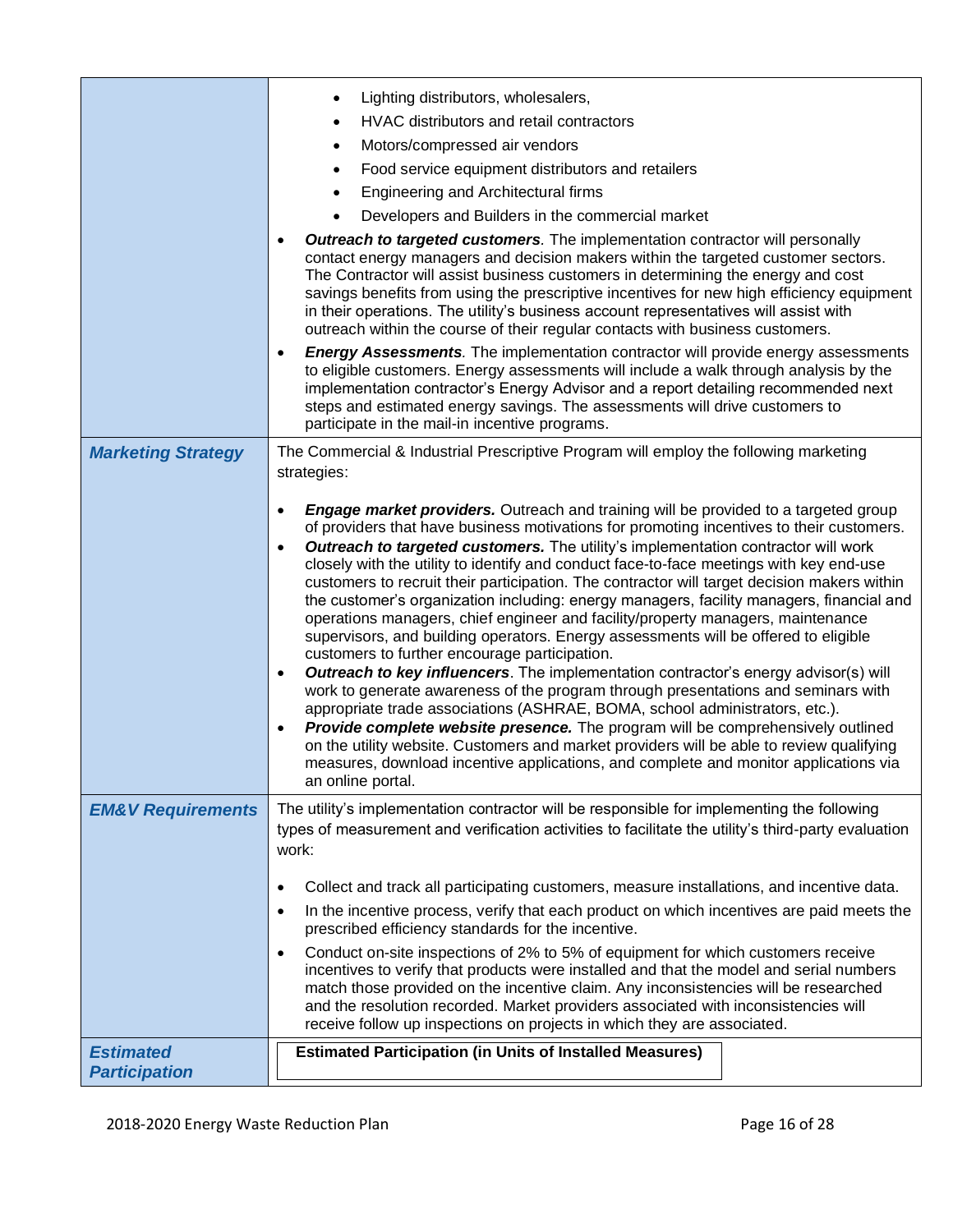|                         | 2018        | 2019                                     | 2020        |
|-------------------------|-------------|------------------------------------------|-------------|
|                         | 1,237,759   | 1,807,736                                | 1,990,126   |
| <b>Estimated Budget</b> |             | <b>Annual Budgets</b>                    |             |
|                         | 2018        | 2019                                     | 2020        |
|                         | \$1,272,138 | \$1,677,466                              | \$1,818,247 |
| <b>Savings Targets</b>  |             | <b>Energy Savings (Gross Annual kWh)</b> |             |
|                         | 2018        | 2019                                     | 2020        |
|                         | 8,442,096   | 10,989,275                               | 11,717,956  |
|                         |             |                                          |             |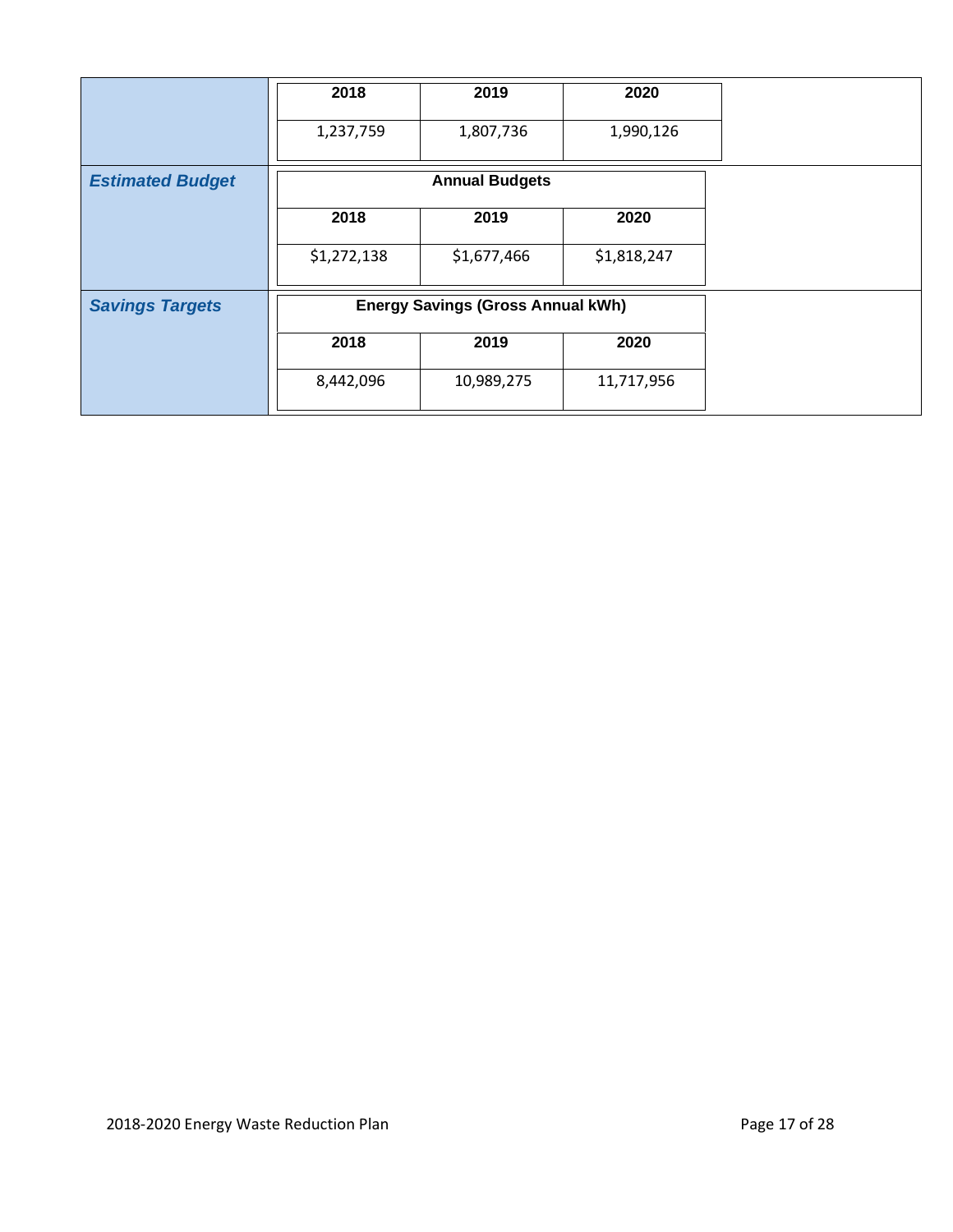| <b>Commercial &amp; Industrial - Custom</b>                                                                                                                                                                                                                                                                                                                                                                                                                                                                                                                                                                                                                                                                                                                                                                                                                                                                                                                                                                                                                                                                                                                                                                                                                                                                                                                                                                                                                                                                                                                                                                                                                                                                                                                                                                                                                 |
|-------------------------------------------------------------------------------------------------------------------------------------------------------------------------------------------------------------------------------------------------------------------------------------------------------------------------------------------------------------------------------------------------------------------------------------------------------------------------------------------------------------------------------------------------------------------------------------------------------------------------------------------------------------------------------------------------------------------------------------------------------------------------------------------------------------------------------------------------------------------------------------------------------------------------------------------------------------------------------------------------------------------------------------------------------------------------------------------------------------------------------------------------------------------------------------------------------------------------------------------------------------------------------------------------------------------------------------------------------------------------------------------------------------------------------------------------------------------------------------------------------------------------------------------------------------------------------------------------------------------------------------------------------------------------------------------------------------------------------------------------------------------------------------------------------------------------------------------------------------|
| There are three primary objectives for the Commercial & Industrial Custom Program:                                                                                                                                                                                                                                                                                                                                                                                                                                                                                                                                                                                                                                                                                                                                                                                                                                                                                                                                                                                                                                                                                                                                                                                                                                                                                                                                                                                                                                                                                                                                                                                                                                                                                                                                                                          |
| Increase the market share high-efficiency electric technologies sold through market<br>1)<br>channels.<br>2) Affect the installation of site-specific and unique energy efficiency technologies and<br>process improvements (that do not fit the parameters of the targeted incentive<br>offerings) by business customers that would not have done so in the absence of the<br>program.                                                                                                                                                                                                                                                                                                                                                                                                                                                                                                                                                                                                                                                                                                                                                                                                                                                                                                                                                                                                                                                                                                                                                                                                                                                                                                                                                                                                                                                                     |
| All business customers except for Self-Directed Customers are eligible to participate in the<br>Custom program when they purchase and install cost effective energy efficiency equipment.<br>The program will utilize a targeted outreach strategy to influence specific markets.                                                                                                                                                                                                                                                                                                                                                                                                                                                                                                                                                                                                                                                                                                                                                                                                                                                                                                                                                                                                                                                                                                                                                                                                                                                                                                                                                                                                                                                                                                                                                                           |
| Market Providers (wholesalers, distributors, engineering and architectural firms,<br>1)<br>developers, and builders) that will promote the qualifying technologies<br>High-impact/high-need customers (such as industrial customers and others that use<br>2)<br>unique processes or equipment that are not covered by the Prescriptive program)                                                                                                                                                                                                                                                                                                                                                                                                                                                                                                                                                                                                                                                                                                                                                                                                                                                                                                                                                                                                                                                                                                                                                                                                                                                                                                                                                                                                                                                                                                            |
| Ongoing element of the program portfolio.                                                                                                                                                                                                                                                                                                                                                                                                                                                                                                                                                                                                                                                                                                                                                                                                                                                                                                                                                                                                                                                                                                                                                                                                                                                                                                                                                                                                                                                                                                                                                                                                                                                                                                                                                                                                                   |
| The utility is interested in providing a seamless set of energy efficiency services to its<br>business customers.<br>The Custom program helps customers and market providers identify more complex energy<br>savings projects, analyze the economics of each project, and complete a customized<br>incentive grant application. Over the long term, the custom solutions approach will allow the<br>utility to develop and enhance the assistance they can provide to businesses with unique<br>opportunities - including industrial process improvements, emerging technologies, and new<br>facility design and/or modernization. To address the first-cost barrier for customers, the<br>program will utilize financial incentives based on energy savings from the cost effective high<br>efficiency technologies.<br>The program will affect the purchase and installation of unique high-efficiency technologies<br>through a combination of market push and pull strategies that stimulate market demand<br>while simultaneously increasing market provider investment in stocking and promoting these<br>unique technologies.<br>The program will increase market demand by educating business customers about the<br>energy and money saving benefits associated with efficient products and equipping market<br>providers to communicate those benefits directly to their customers.<br>The implementation contractor will employ field sales representatives to proactively train and<br>equip market providers to convey the energy and money saving benefits to customers.<br>The Custom program will also include a new construction/renovation component that will<br>assist customers in specifying and installing unique high efficiency measures and<br>establishing effective commissioning on the long-term performance of the building. |
|                                                                                                                                                                                                                                                                                                                                                                                                                                                                                                                                                                                                                                                                                                                                                                                                                                                                                                                                                                                                                                                                                                                                                                                                                                                                                                                                                                                                                                                                                                                                                                                                                                                                                                                                                                                                                                                             |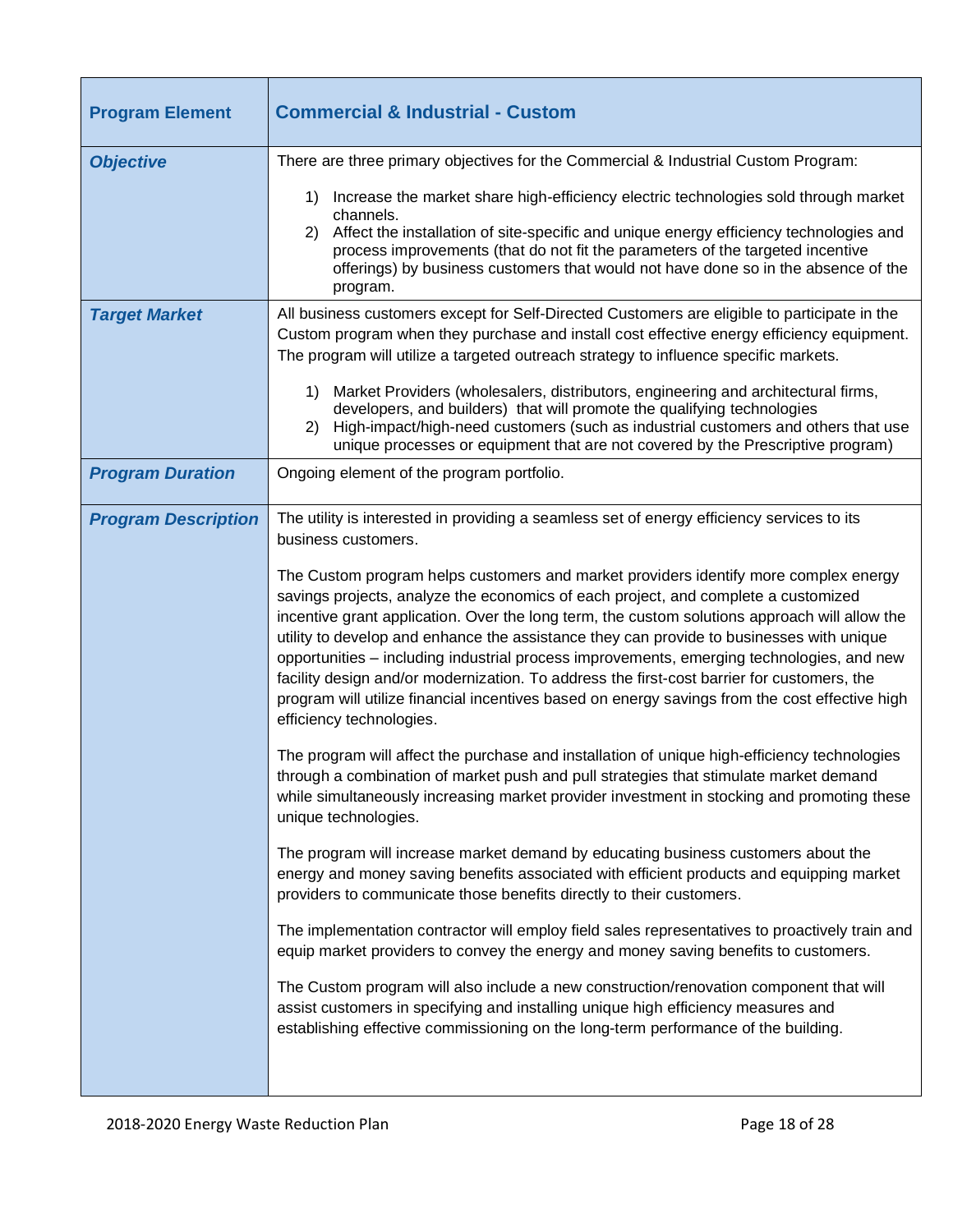| <b>Eligible Measures</b>                 | Unique measures, innovative technologies and new processes that cost effectively save<br>energy are eligible for the Custom program.                                                                                                                                                                                                                                                                                                                                                                                                                                                                                                                                                                                                                                                                                                                                                                                                                                                                                                                                                                                                                                                                                                                                                                                                                                                                  |
|------------------------------------------|-------------------------------------------------------------------------------------------------------------------------------------------------------------------------------------------------------------------------------------------------------------------------------------------------------------------------------------------------------------------------------------------------------------------------------------------------------------------------------------------------------------------------------------------------------------------------------------------------------------------------------------------------------------------------------------------------------------------------------------------------------------------------------------------------------------------------------------------------------------------------------------------------------------------------------------------------------------------------------------------------------------------------------------------------------------------------------------------------------------------------------------------------------------------------------------------------------------------------------------------------------------------------------------------------------------------------------------------------------------------------------------------------------|
| <b>Implementation</b><br><b>Strategy</b> | <b>Outreach to market providers.</b> The implementation contractor will inform and recruit<br>participating market providers. Outreach will include orientation meetings and<br>conducting in-person visits aimed at training and equipping market providers to<br>communicate program information to customers. The Contractor will ensure that<br>providers have an updated stock of program materials. Key market providers that will be<br>targeted include:                                                                                                                                                                                                                                                                                                                                                                                                                                                                                                                                                                                                                                                                                                                                                                                                                                                                                                                                      |
|                                          | Innovative technologies and solutions from:                                                                                                                                                                                                                                                                                                                                                                                                                                                                                                                                                                                                                                                                                                                                                                                                                                                                                                                                                                                                                                                                                                                                                                                                                                                                                                                                                           |
|                                          | Lighting distributors, wholesalers,<br>$\circ$                                                                                                                                                                                                                                                                                                                                                                                                                                                                                                                                                                                                                                                                                                                                                                                                                                                                                                                                                                                                                                                                                                                                                                                                                                                                                                                                                        |
|                                          | HVAC distributors and retail contractors<br>$\circ$                                                                                                                                                                                                                                                                                                                                                                                                                                                                                                                                                                                                                                                                                                                                                                                                                                                                                                                                                                                                                                                                                                                                                                                                                                                                                                                                                   |
|                                          | Motors/compressed air vendors<br>$\circ$                                                                                                                                                                                                                                                                                                                                                                                                                                                                                                                                                                                                                                                                                                                                                                                                                                                                                                                                                                                                                                                                                                                                                                                                                                                                                                                                                              |
|                                          | Food service equipment distributors and retailers<br>$\circ$                                                                                                                                                                                                                                                                                                                                                                                                                                                                                                                                                                                                                                                                                                                                                                                                                                                                                                                                                                                                                                                                                                                                                                                                                                                                                                                                          |
|                                          | Engineering and architectural firms                                                                                                                                                                                                                                                                                                                                                                                                                                                                                                                                                                                                                                                                                                                                                                                                                                                                                                                                                                                                                                                                                                                                                                                                                                                                                                                                                                   |
|                                          | Developers and builders in the commercial market                                                                                                                                                                                                                                                                                                                                                                                                                                                                                                                                                                                                                                                                                                                                                                                                                                                                                                                                                                                                                                                                                                                                                                                                                                                                                                                                                      |
|                                          | <b>Outreach to targeted customers</b> . The implementation contractor will personally<br>contact energy managers and decision makers within the targeted customer sectors.<br>The Contractor will assist business customers in determining opportunities for the<br>Custom program for their operations. The utility's business account representatives will<br>assist with outreach within the course of their regular contacts with business customers.                                                                                                                                                                                                                                                                                                                                                                                                                                                                                                                                                                                                                                                                                                                                                                                                                                                                                                                                             |
|                                          | <b>Energy Assessments</b> . The implementation contractor will provide energy assessments<br>to eligible customers. Energy assessments will include a walk through analysis by the<br>implementation contractor's Energy Advisor and a report detailing recommended next<br>steps for installing innovative technologies or new processes.                                                                                                                                                                                                                                                                                                                                                                                                                                                                                                                                                                                                                                                                                                                                                                                                                                                                                                                                                                                                                                                            |
| <b>Marketing Strategy</b>                | The Custom program will employ the following marketing strategies:                                                                                                                                                                                                                                                                                                                                                                                                                                                                                                                                                                                                                                                                                                                                                                                                                                                                                                                                                                                                                                                                                                                                                                                                                                                                                                                                    |
|                                          | <b>Engage market providers.</b> Outreach and training will be provided to a targeted group<br>of providers that have business motivations for promoting cost effective high efficiency<br>innovative technologies or processes to their customers.<br>Outreach to targeted customers. The utility's implementation contractor will work<br>$\bullet$<br>closely with the utility to identify and conduct face-to-face meetings with key end-use<br>customers to recruit their participation. The contractor will target decision makers within<br>the customer's organization including: energy managers, facility managers, financial and<br>operations managers, chief engineer and facility/property managers, maintenance<br>supervisors, and building operators. Energy assessments will be offered to eligible<br>customers to further encourage participation.<br>Outreach to key influencers. The implementation contractor's energy advisor(s) will<br>$\bullet$<br>work to generate awareness of the program through presentations and seminars with<br>appropriate trade associations (ASHRAE, BOMA, school administrators, etc.).<br>Provide complete website presence. The program will be comprehensively outlined<br>on the utility website. Customers and market providers will be able to download<br>incentive applications and complete/monitor applications via an online portal. |
| <b>EM&amp;V Requirements</b>             | The utility's implementation contractor will be responsible for implementing the following<br>types of measurement and verification activities to facilitate the utility's third-party evaluation<br>work:                                                                                                                                                                                                                                                                                                                                                                                                                                                                                                                                                                                                                                                                                                                                                                                                                                                                                                                                                                                                                                                                                                                                                                                            |
|                                          | Collect and track all customers, measure installations, and incentive data.                                                                                                                                                                                                                                                                                                                                                                                                                                                                                                                                                                                                                                                                                                                                                                                                                                                                                                                                                                                                                                                                                                                                                                                                                                                                                                                           |
|                                          | Custom projects will be considered on a case-by-case basis; product performance<br>information will be requested from the contractor or manufacturer and efficiency will be<br>verified by a qualified engineer.                                                                                                                                                                                                                                                                                                                                                                                                                                                                                                                                                                                                                                                                                                                                                                                                                                                                                                                                                                                                                                                                                                                                                                                      |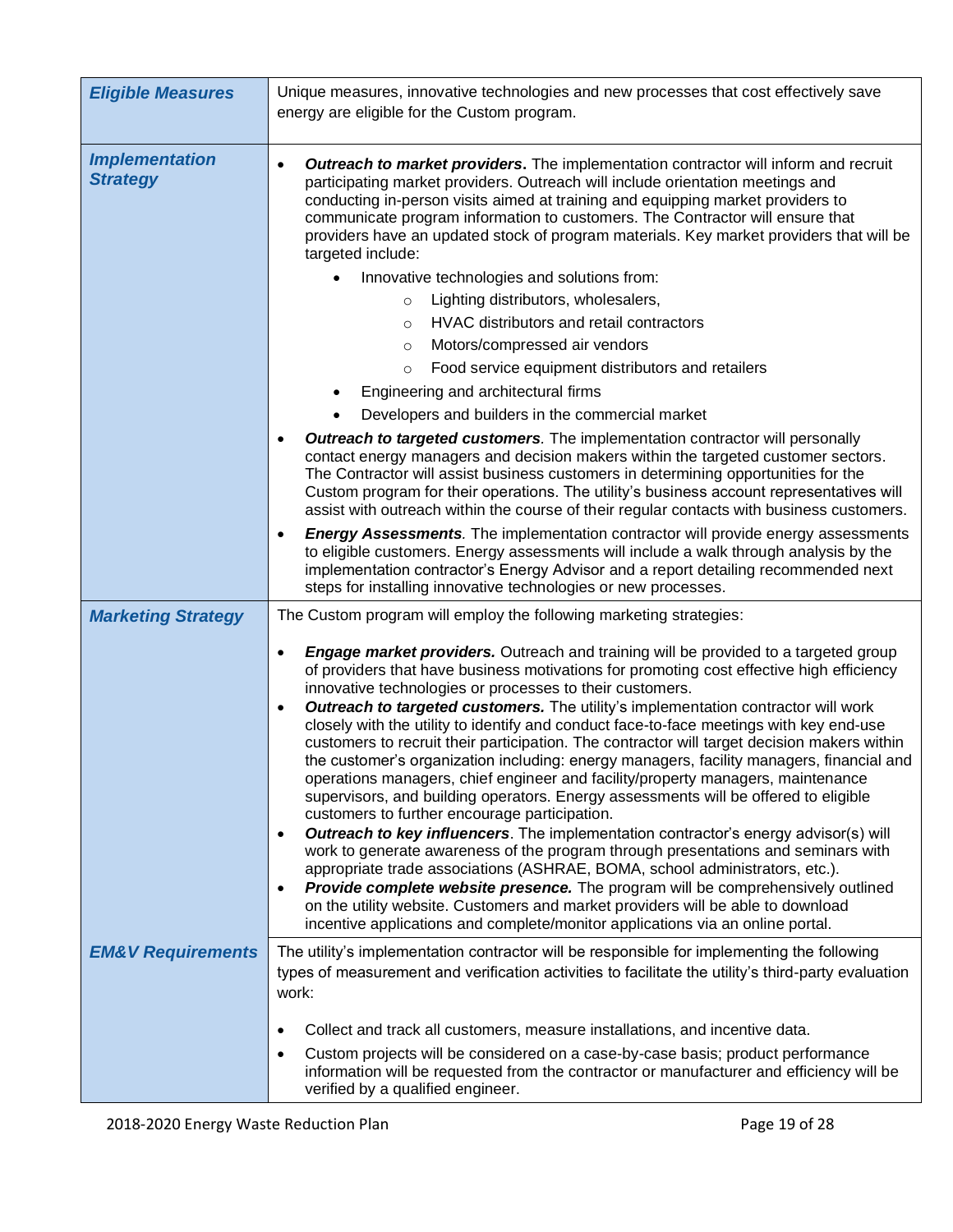|                         |                                          | custom incentive grant application.<br>will be researched and the resolution recorded. |           | Provide engineering support to identify and analyze the cost-effectiveness and energy<br>saving of each project. The energy advisor will work with the customer and/or market<br>provider to complete custom engineering calculations that assess the energy savings<br>potential, payback horizon, project eligibility, and incentive amount. If the project is<br>deemed eligible, the advisor will assist the customer or market provide in completing a<br>Conduct on-site inspections of all installations to verify that the specified equipment has<br>been installed and is operating as outlined in the grant application. Any inconsistencies |
|-------------------------|------------------------------------------|----------------------------------------------------------------------------------------|-----------|---------------------------------------------------------------------------------------------------------------------------------------------------------------------------------------------------------------------------------------------------------------------------------------------------------------------------------------------------------------------------------------------------------------------------------------------------------------------------------------------------------------------------------------------------------------------------------------------------------------------------------------------------------|
| <b>Estimated</b>        | <b>Estimated Participation (in kWhs)</b> |                                                                                        |           |                                                                                                                                                                                                                                                                                                                                                                                                                                                                                                                                                                                                                                                         |
| <b>Participation</b>    | 2018                                     | 2019                                                                                   | 2020      |                                                                                                                                                                                                                                                                                                                                                                                                                                                                                                                                                                                                                                                         |
|                         |                                          |                                                                                        |           |                                                                                                                                                                                                                                                                                                                                                                                                                                                                                                                                                                                                                                                         |
|                         | 5,826,671                                | 5,868,829                                                                              | 5,873,599 |                                                                                                                                                                                                                                                                                                                                                                                                                                                                                                                                                                                                                                                         |
| <b>Estimated Budget</b> | <b>Annual Budgets</b>                    |                                                                                        |           |                                                                                                                                                                                                                                                                                                                                                                                                                                                                                                                                                                                                                                                         |
|                         | 2018                                     | 2019                                                                                   | 2020      |                                                                                                                                                                                                                                                                                                                                                                                                                                                                                                                                                                                                                                                         |
|                         | \$841,762                                | \$864,158                                                                              | \$881,178 |                                                                                                                                                                                                                                                                                                                                                                                                                                                                                                                                                                                                                                                         |
| <b>Savings Targets</b>  |                                          | <b>Energy Savings (Gross Annual kWh)</b>                                               |           |                                                                                                                                                                                                                                                                                                                                                                                                                                                                                                                                                                                                                                                         |
|                         | 2018                                     | 2019                                                                                   | 2020      |                                                                                                                                                                                                                                                                                                                                                                                                                                                                                                                                                                                                                                                         |
|                         | 5,826,671                                | 5,868,829                                                                              | 5,873,599 |                                                                                                                                                                                                                                                                                                                                                                                                                                                                                                                                                                                                                                                         |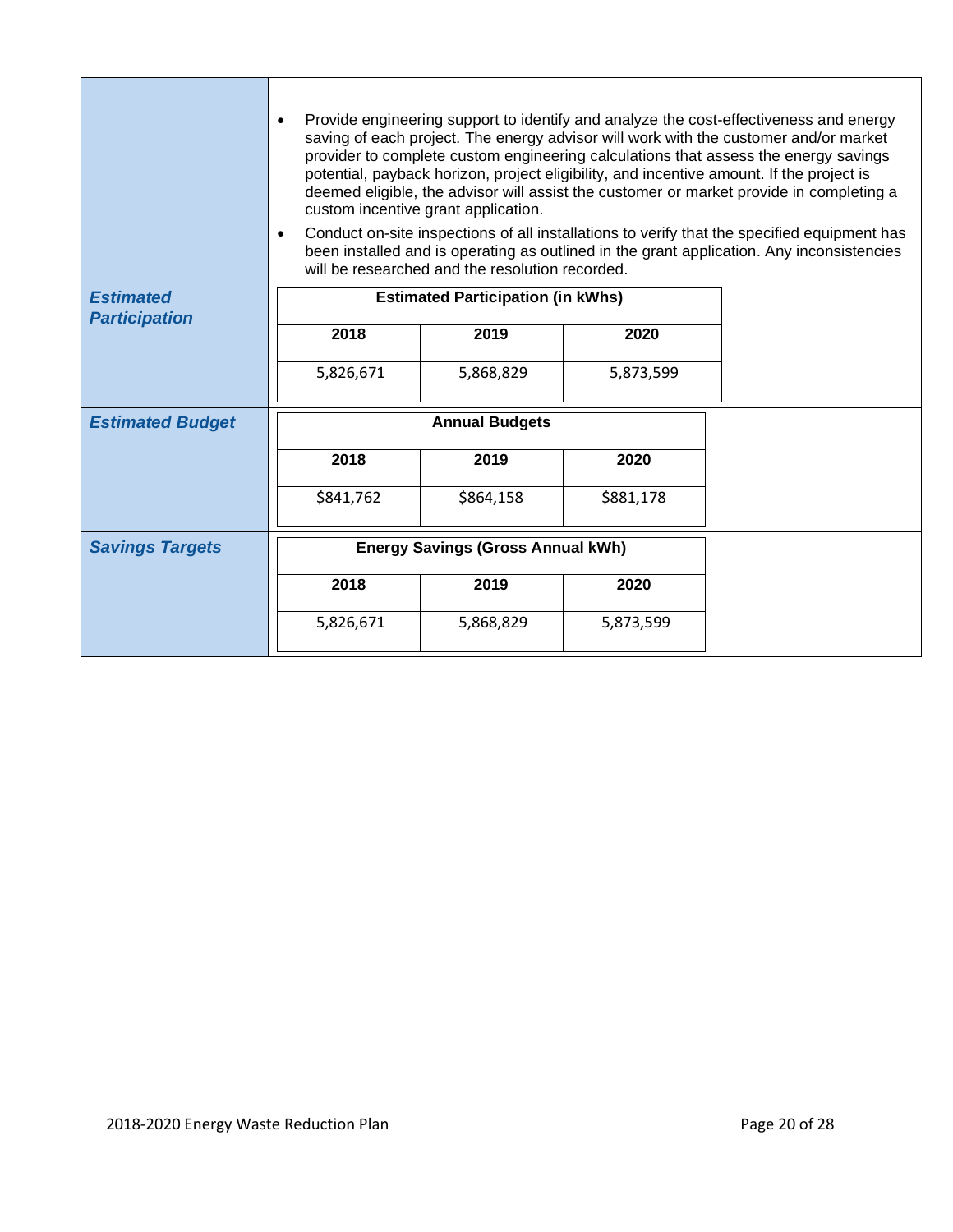| <b>Program Element</b>                   | <b>Commercial &amp; Industrial - Direct Install</b>                                                                                                                                                                                                                                                                                                                                                                                        |           |           |                                                                                                                                                                                                   |
|------------------------------------------|--------------------------------------------------------------------------------------------------------------------------------------------------------------------------------------------------------------------------------------------------------------------------------------------------------------------------------------------------------------------------------------------------------------------------------------------|-----------|-----------|---------------------------------------------------------------------------------------------------------------------------------------------------------------------------------------------------|
| <b>Objective</b>                         | support of the program.                                                                                                                                                                                                                                                                                                                                                                                                                    |           |           | The primary objective of the Direct Install program is to install cost effective energy efficient<br>measures in business customers' facilities that would not install these measures without the |
| <b>Target Market</b>                     | reach customers.                                                                                                                                                                                                                                                                                                                                                                                                                           |           |           | Small business customers, who have an annual energy consumption of 400,000 kWh or<br>less, are eligible to participate in the Direct Install program. The program will target hard-to-            |
| <b>Program Duration</b>                  | Ongoing element of the program portfolio.                                                                                                                                                                                                                                                                                                                                                                                                  |           |           |                                                                                                                                                                                                   |
| <b>Program Description</b>               | The utility is interested in providing energy efficiency services to its small hard-to-reach<br>business customers. The Direct Install program will provide the direct installation of energy<br>efficiency measures. The program will offer free or subsidized installation of lighting<br>upgrades, setback thermostats, vending machine energy management and water-saving<br>measures for businesses that heat water with electricity. |           |           |                                                                                                                                                                                                   |
| <b>Eligible Measures</b>                 | Eligible measures are listed in Table 2.                                                                                                                                                                                                                                                                                                                                                                                                   |           |           |                                                                                                                                                                                                   |
| <b>Implementation</b><br><b>Strategy</b> | Outreach to targeted customers. In coordination with other EWR programs, the<br>implementation contractor(s) will personally contact decision makers within the targeted<br>customer sectors.                                                                                                                                                                                                                                              |           |           |                                                                                                                                                                                                   |
| <b>Marketing Strategy</b>                | In coordination with other EWR programs, the Direct Install program will be marketed<br>directly to targeted small business customers.                                                                                                                                                                                                                                                                                                     |           |           |                                                                                                                                                                                                   |
| <b>EM&amp;V Requirements</b>             | The utility's implementation contractor(s) will be responsible for implementing the following<br>types of measurement and verification activities to facilitate the utility's third-party evaluation<br>work:<br>Collect and track all customers, measure installations, and incentive data.                                                                                                                                               |           |           |                                                                                                                                                                                                   |
| <b>Estimated</b><br><b>Participation</b> | <b>Estimated Participation (in Units of Installed Measures)</b>                                                                                                                                                                                                                                                                                                                                                                            |           |           |                                                                                                                                                                                                   |
|                                          | 2018                                                                                                                                                                                                                                                                                                                                                                                                                                       | 2019      | 2020      |                                                                                                                                                                                                   |
|                                          | 6,533                                                                                                                                                                                                                                                                                                                                                                                                                                      | 6,251     | 6,569     |                                                                                                                                                                                                   |
| <b>Estimated Budget</b>                  | <b>Annual Budgets</b>                                                                                                                                                                                                                                                                                                                                                                                                                      |           |           |                                                                                                                                                                                                   |
|                                          | 2018                                                                                                                                                                                                                                                                                                                                                                                                                                       | 2019      | 2020      |                                                                                                                                                                                                   |
|                                          | \$118,375                                                                                                                                                                                                                                                                                                                                                                                                                                  | \$115,368 | \$123,439 |                                                                                                                                                                                                   |
| <b>Savings Targets</b>                   | <b>Energy Savings (Gross Annual kWh)</b>                                                                                                                                                                                                                                                                                                                                                                                                   |           |           |                                                                                                                                                                                                   |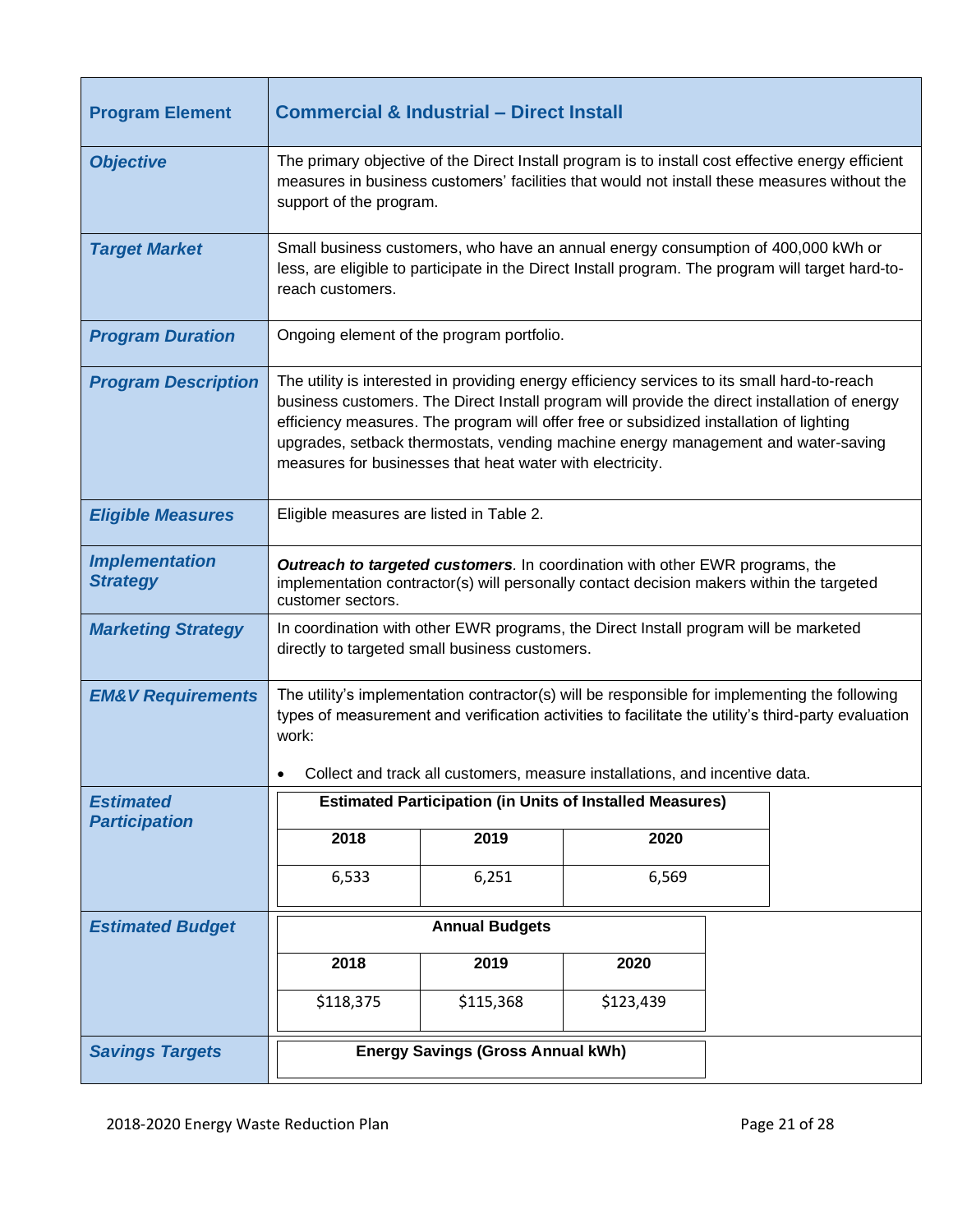| 2018    | 2019    | 2020    |
|---------|---------|---------|
| 329,672 | 315,455 | 331,497 |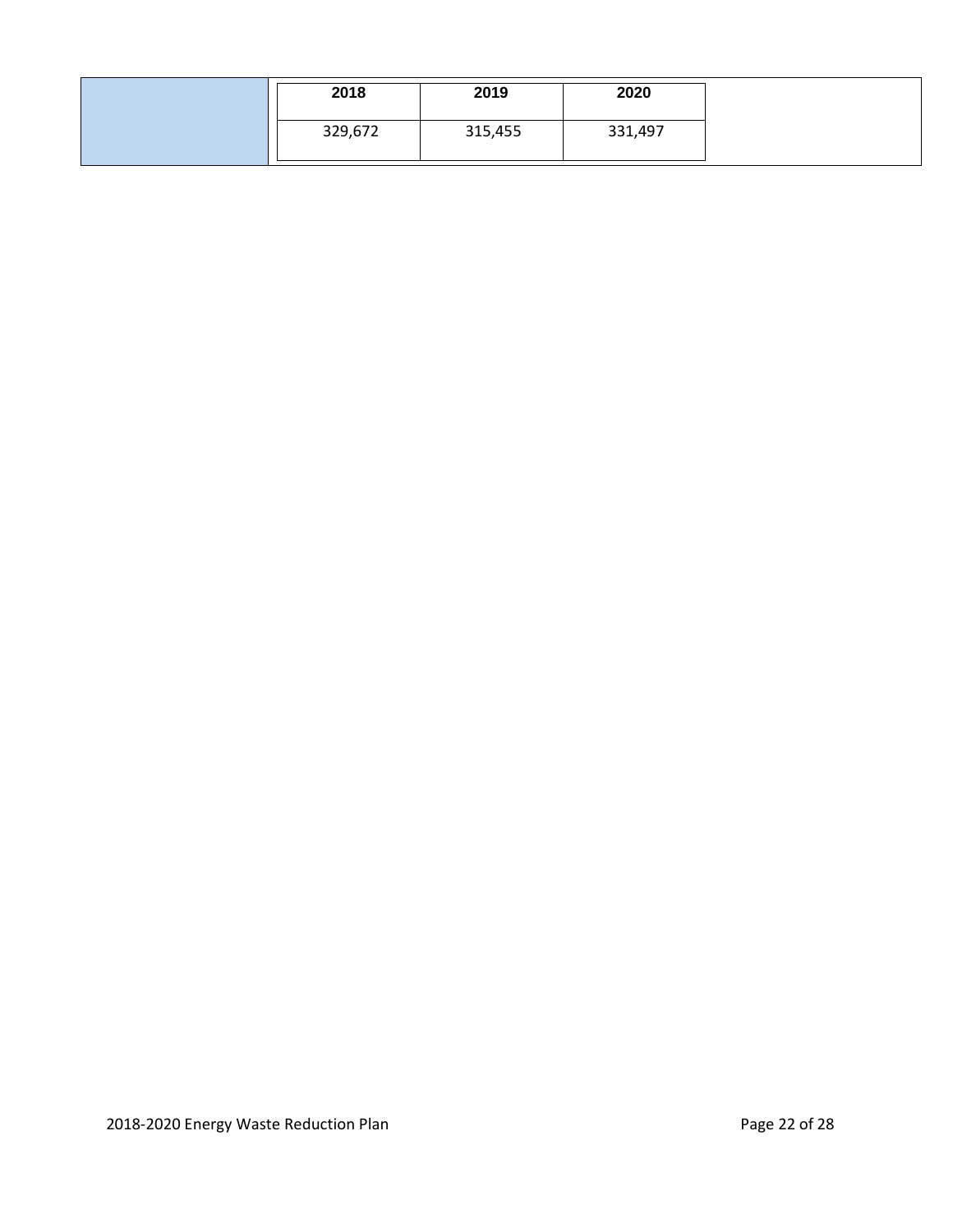## **TABLE 2 – ELIGIBLE MEASURES**

Measure eligibility was determined based on many factors. These included MEMD incremental cost and energy savings data, incentives, implementation costs and several utility supply factors. During the EWR Plan, measures may be added or removed based on market response, technology availability, changes to the MEMD data and changes in efficiency standards. Technologies must be cost-effective, passing the Utility System Resource Cost Test individually, to be included. Other measures may become eligible pending engineering review of cost-effectiveness analysis.

| <b>Residential Measures</b>                            |
|--------------------------------------------------------|
| LED task light                                         |
| LED downlight fixtures                                 |
| LED bulbs replacing A-lines                            |
| <b>LED Flood/Par bulbs</b>                             |
| <b>ENERGY STAR ceiling fan with light</b>              |
| Advanced power strip plug outlet                       |
| High efficiency electric clothes dryer                 |
| <b>ENERGY STAR clothes washer</b>                      |
| <b>ENERGY STAR dish washer</b>                         |
| <b>ENERGY STAR dehumidifier</b>                        |
| <b>ENERGY STAR room AC</b>                             |
| <b>ENERGY STAR refrigerator/freezer</b>                |
| Refrigerator and/or freezer turn-in and recycling      |
| Room AC turn-in and recycling                          |
| Dehumidifier turn-in and recycling                     |
| High efficiency heat pump water heater                 |
| Low flow showerheads/aerators (electric water heaters) |
| Furnace with ECM blower                                |
| Central air-conditioning tune-up                       |
| Central air conditioners - SEER ≥15                    |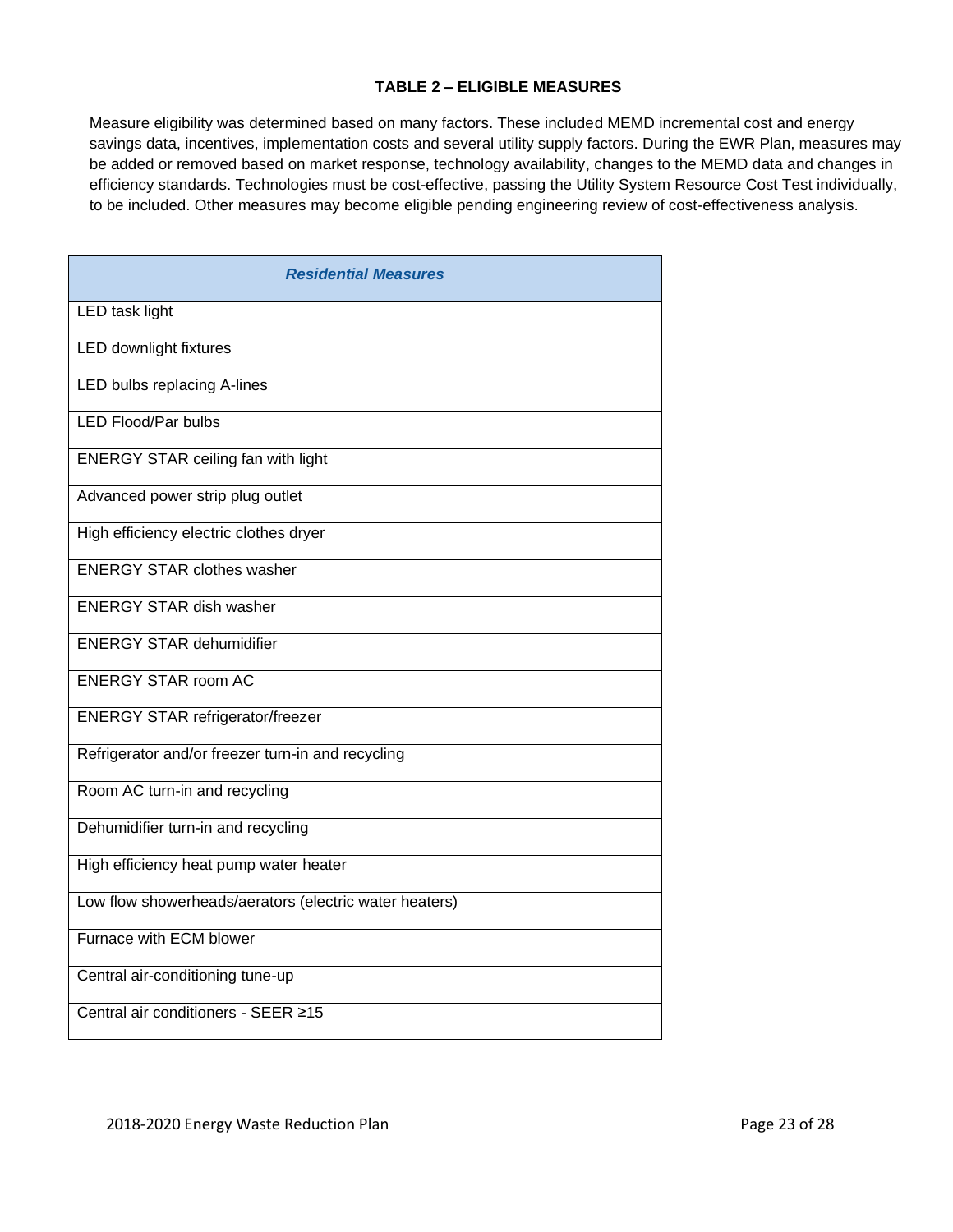| <b>Residential Measures (continued)</b>                         |
|-----------------------------------------------------------------|
| Setback thermostat                                              |
| Weatherization measures (central air conditioning savings)      |
| Multifamily in-unit measures (lighting)                         |
| Multifamily upgrades for new construction/remodeling (lighting) |
| High-efficiency pool pump                                       |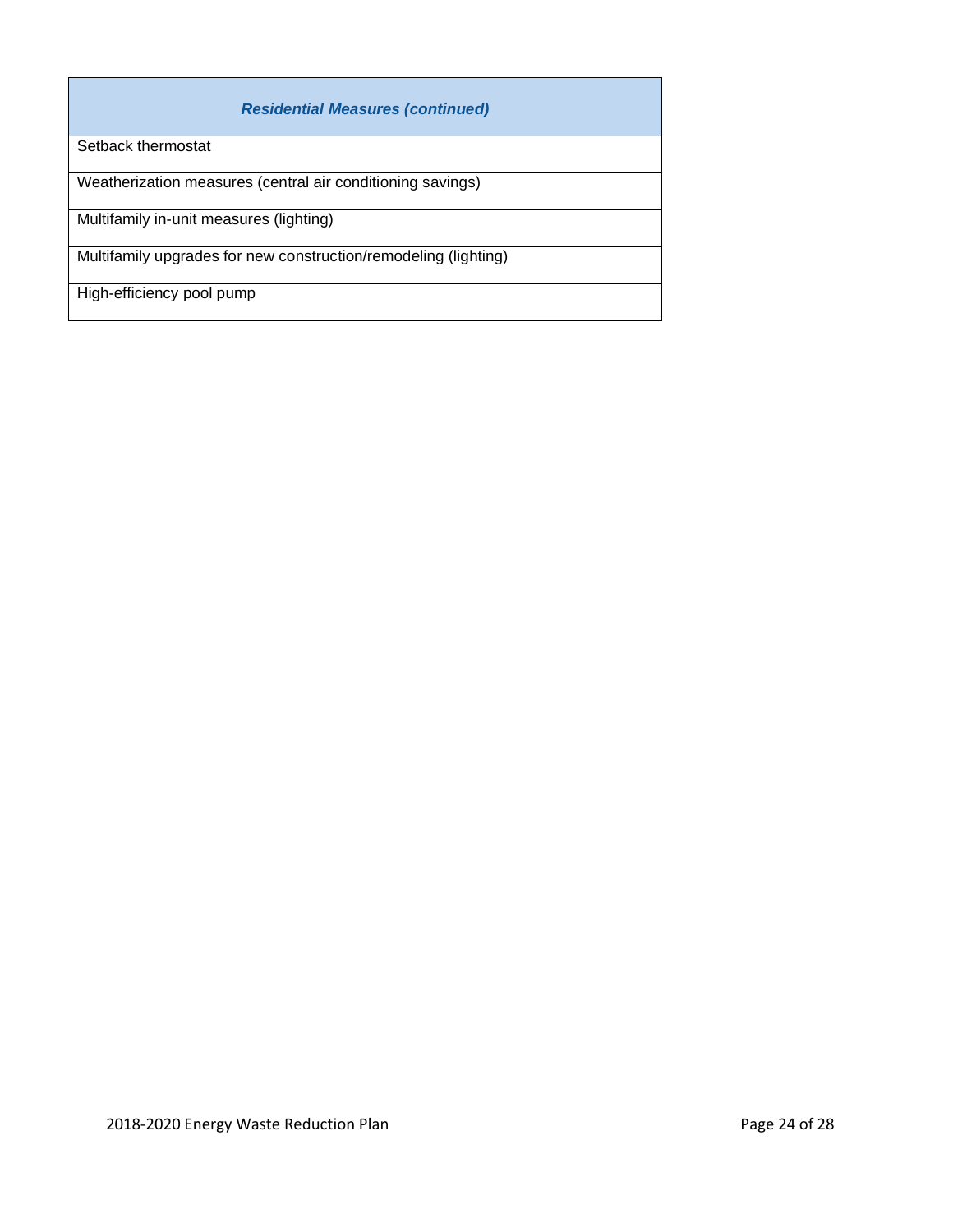| <b>C&amp;I Prescriptive Measures - Lighting</b> |
|-------------------------------------------------|
| <b>LED Downlight</b>                            |
| <b>LED Exit Sign</b>                            |
| <b>LED MR16 10W</b>                             |
| LED PAR 20W                                     |
| <b>LED Downlight</b>                            |
| <b>LED Exit Sign</b>                            |
| LED MR16 10W                                    |
| LED PAR 20W                                     |
| <b>Central Lighting Controls</b>                |
| Daylight Sensors                                |
| Exterior HID to LED                             |
| Interior HID to High Bay T8 T5                  |
| Interior HID to High Bay LED                    |
| 75W Replacement LED Flood (BR30)                |
| 40W Replacement Globe LED                       |
| 40W Replacement Candelabra LED                  |
| 6W LED Lamps Replacing 40W Incandescent Light   |
| 60W Replacement LED (A19)                       |
| T8 to LED Retrofit Tube                         |
| Garage 24 Hour HID to Induction                 |
| Garage 24 Hour HID to LED                       |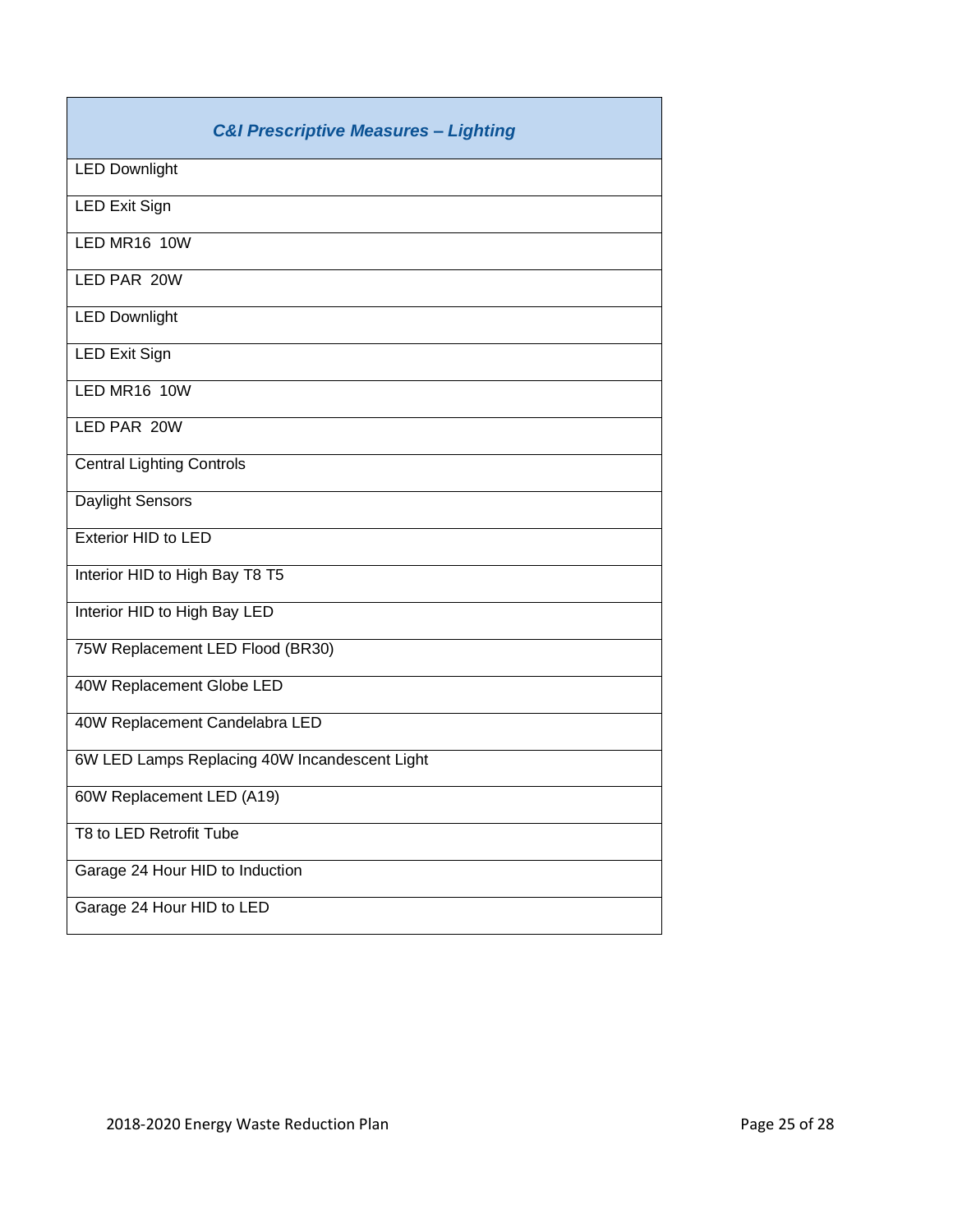| <b>C&amp;I Prescriptive Measures - HVAC</b> |
|---------------------------------------------|
| <b>CRAC Unit</b>                            |
| AC 5.4 Tons                                 |
| AC 20 Tons                                  |
| <b>Air Cooled Chiller</b>                   |
| Water Cooled Chiller 300 Tons               |
| Water Cooled Chiller 150-300 Tons           |
| Chiller Tune-up 20 Tons                     |
| VFD for HVAC Fan 100 HP                     |
| VFD for HVAC Pump 100 HP                    |
| <b>CRAC and CRAC economizer</b>             |
| <b>CRAC</b> Economizer                      |
| CRAC and CRAC economizer Hi Eff             |
| <b>HVAC Occupancy Controls</b>              |
| <b>Building Temp Controls</b>               |
| Programmable T-stat (Gas Heat)              |
| Programmable Thermostats                    |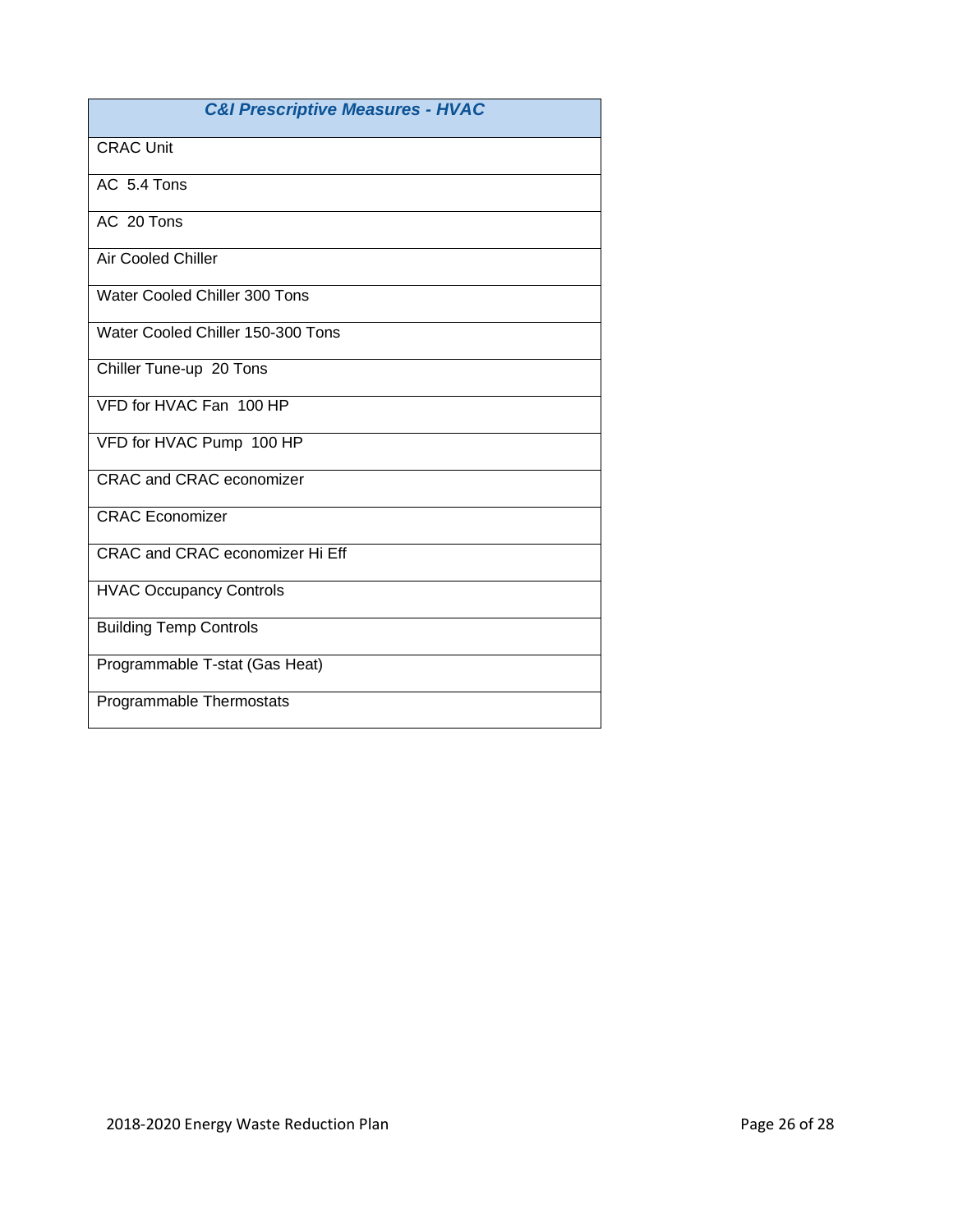| <b>C&amp;I Prescriptive Measures - Other</b>               |
|------------------------------------------------------------|
| <b>Building Operator Certification Class</b>               |
| <b>ENERGY STAR Commercial Solid Door Freezer 30-50 ft3</b> |
| <b>ENERGY STAR Commercial Solid Door Refr. 30-50 ft3</b>   |
| Steam Cooker 6-Pan                                         |
| <b>Electric Pre-rinse Sprayers</b>                         |
| Dishwasher-High Temp Heat Elec Boost Door Type             |
| Dishwasher-High Temp as Heat Elec Boost Under Counter      |
| <b>ECM Walk-In Cooler Freezer</b>                          |
| <b>Anti-Sweat Heater Controls</b>                          |
| <b>Cooler Strip Curtains</b>                               |
| <b>Freezer Strip Curtains</b>                              |
| Variable Frequency Drive for Process Pump 50HP             |
| <b>ECM</b> motors                                          |
| VSD Air Compressor                                         |
| Thermal Mass Air Dryer                                     |
| 1.0 GPM Bath Aerators                                      |
| 1.5 GPM Kitchen Aerators                                   |
| <b>Vending Equipment Controller</b>                        |